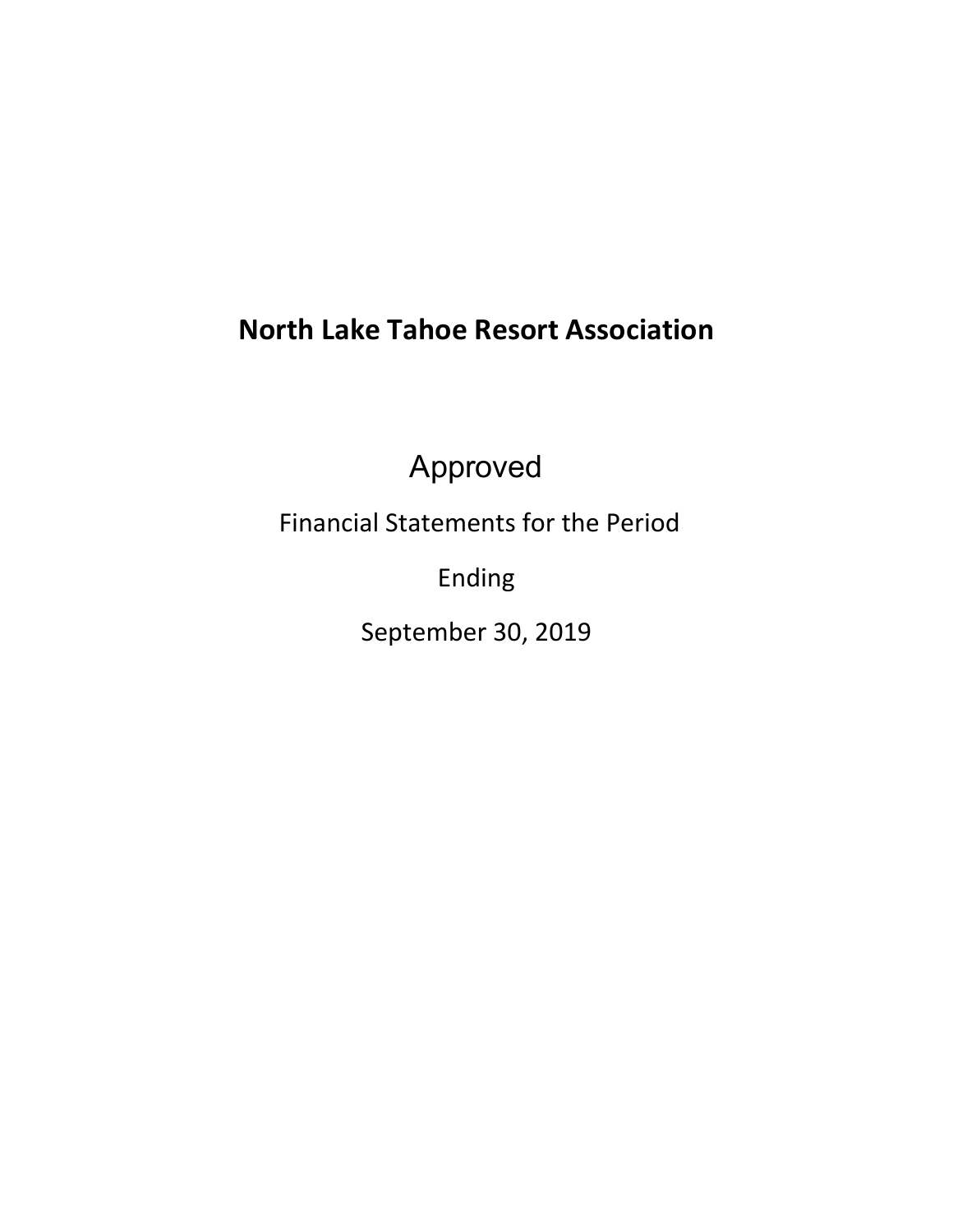# North Lake Tahoe Resort Association Balance Sheet Accrual Basis **As of September 30, 2019**

|                                                                               | Sep 30, 19         | Sep 30, 18         | \$ Change           | % Change     |
|-------------------------------------------------------------------------------|--------------------|--------------------|---------------------|--------------|
| <b>ASSETS</b>                                                                 |                    |                    |                     |              |
| <b>Current Assets</b>                                                         |                    |                    |                     |              |
| <b>Checking/Savings</b>                                                       |                    |                    |                     |              |
| 1001-00 · Petty Cash                                                          | 338                | 441                | (103)               | (23)%        |
| 1003-00 Cash - Operations BOTW #6712                                          | 556,049            | 862,594            | (306, 546)          | (36)%        |
| 1007-00 Cash - Payroll BOTW #7421                                             | 9,461              | 38,483             | (29, 022)           | (75)%        |
| 1008-00 Marketing Reserve - Plumas                                            | 50,263             | 50,187             | 75                  | 0%           |
| 1009-00 · Cash Flow Reserve - Plumas<br>1071-00 · Payroll Reserves BOTW #8163 | 100,701<br>29,582  | 100,500<br>29,582  | 201<br>$\Omega$     | 0%<br>0%     |
| 1080-00 · Special Events BOTW #1626                                           | 216,476            | 151,539            | 64,937              | 43%          |
| 10950 Cash in Drawer                                                          | 157                | 2,349              | (2, 192)            | (93)%        |
|                                                                               |                    |                    |                     |              |
| <b>Total Checking/Savings</b>                                                 | 963,026            | 1,235,676          | (272, 649)          | (22)%        |
| <b>Accounts Receivable</b>                                                    |                    |                    |                     |              |
| 1200-00 Quickbooks Accounts Receivable                                        | 11,937             | 22,629             | (10, 693)           | (47)%        |
| 1290-00 A/R - TOT                                                             | 208,602            | 305,863            | (97, 262)           | (32)%        |
| <b>Total Accounts Receivable</b>                                              | 220,539            | 328,493            | (107, 954)          | (33)%        |
| <b>Other Current Assets</b>                                                   |                    |                    |                     |              |
| 1200-99 AR Other                                                              | 146                | (41)               | 187                 | 459%         |
| 1201-00 Member Accounts Receivable                                            |                    |                    |                     |              |
| 1201-01 Member AR - Member Dues                                               | 15,310             | 17,615             | (2,305)             | (13)%        |
| 1201-03 Member AR - Other                                                     | 2,575              | 0                  | 2,575               | 100%         |
| 1201-00 Member Accounts Receivable - Other                                    | 0                  | 3,350              | (3,350)             | (100)%       |
| Total 1201-00 Member Accounts Receivable                                      | 17,885             | 20,965             | (3,080)             | (15)%        |
| 1201-02 · Allowance for Doubtful Accounts                                     | (2,775)            | (2, 775)           | 0                   | 0%           |
| 12100 · Inventory Asset<br>25300 Gift Cards Outstanding                       | 18                 | 0                  | 18                  | 100%         |
| 12100 · Inventory Asset - Other                                               | 19,030             | 22,840             | (3,810)             | (17)%        |
| Total 12100 · Inventory Asset                                                 | 19,048             | 22,840             | (3,792)             | (17)%        |
| 1299 · Receivable from NLTMC                                                  | 8,100              | 19,962             | (11, 862)           | (59)%        |
| 1490-00 · Security Deposits                                                   | 1,250              | 1,250              | 0                   | 0%           |
|                                                                               |                    |                    |                     |              |
| <b>Total Other Current Assets</b>                                             | 43,653             | 62,201             | (18, 548)           | (30)%        |
| <b>Total Current Assets</b>                                                   | 1,227,219          | 1,626,370          | (399, 151)          | (25)%        |
| <b>Fixed Assets</b>                                                           |                    |                    |                     |              |
| 1700-00 · Furniture & Fixtures                                                | 45,289             | 68,768             | (23, 479)<br>23.479 | (34)%        |
| 1701-00 Accum. Depr. - Furn & Fix<br>1740-00 Computer Equipment               | (45, 289)<br>4,270 | (68, 768)<br>8,436 | (4, 166)            | 34%<br>(49)% |
| 1741-00 · Accum. Depr. - Computer Equip                                       | (4, 269)           | (8, 435)           | 4,166               | 49%          |
| 1750-00 Computer Software                                                     | 20,493             | 21,520             | (1,028)             | (5)%         |
| 1751-00 · Accum. Amort. - Software                                            | (19, 439)          | (18, 927)          | (512)               | (3)%         |
| 1770-00 · Leasehold Improvements                                              | 24,284             | 24,284             | 0                   | 0%           |
| 1771-00 · Accum. Amort - Leasehold Impr                                       | (24, 284)          | (24, 284)          | $\mathbf 0$         | 0%           |
| <b>Total Fixed Assets</b>                                                     | 1,054              | 2,593              | (1, 540)            | (59)%        |
| <b>Other Assets</b>                                                           |                    |                    |                     |              |
| 1400-00 · Prepaid Expenses                                                    |                    |                    |                     |              |
| 1410-00 Prepaid Insurance                                                     | 14,994             | 15,818             | (824)               | (5)%         |
| 1430-00 Prepaid 1st Class Postage                                             | 100                | 1,000              | (900)               | (90)%        |
| 1400-00 · Prepaid Expenses - Other                                            | 2,695              | 13,775             | (11,080)            | $(80) \%$    |
| Total 1400-00 · Prepaid Expenses                                              | 17,789             | 30,593             | (12, 804)           | (42)%        |
| <b>Total Other Assets</b>                                                     | 17,789             | 30,593             | (12, 804)           | (42)%        |
| <b>TOTAL ASSETS</b>                                                           | 1,246,061          | 1,659,556          | (413, 495)          | (25)%        |
| <b>LIABILITIES &amp; EQUITY</b>                                               |                    |                    |                     |              |

Liabilities Current Liabilities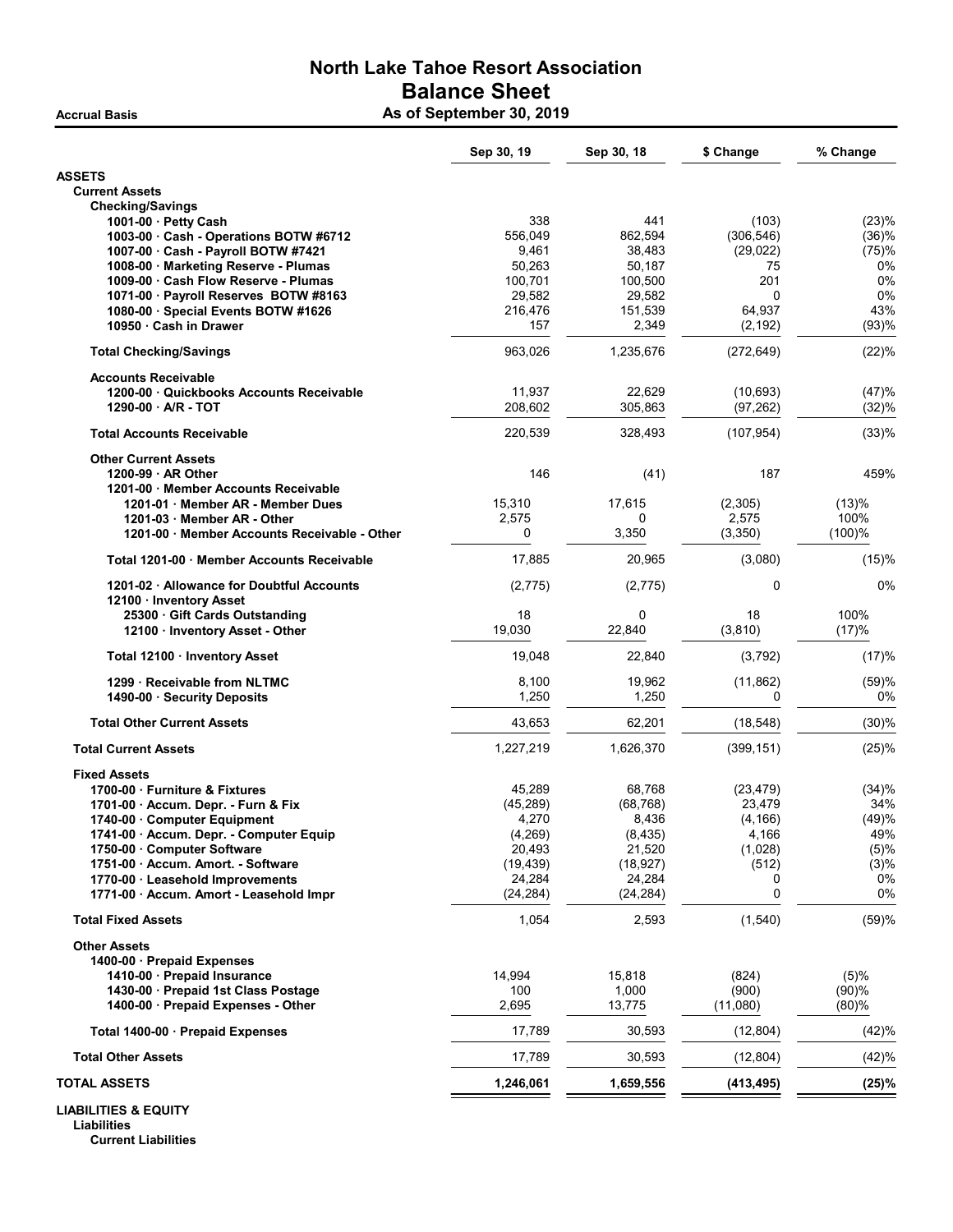# North Lake Tahoe Resort Association Balance Sheet Accrual Basis **Accrual Basis** As of September 30, 2019

|                                                 | Sep 30, 19  | Sep 30, 18 | \$ Change  | % Change  |
|-------------------------------------------------|-------------|------------|------------|-----------|
| <b>Accounts Payable</b>                         |             |            |            |           |
| 2000-00 Accounts Payable                        | 181,750     | 398,365    | (216, 615) | (54)%     |
| <b>Total Accounts Payable</b>                   | 181,750     | 398,365    | (216, 615) | (54)%     |
| <b>Credit Cards</b>                             |             |            |            |           |
| 2080-00 · Bank of the West - Master Cards       |             |            |            |           |
| 2080-15 MC 2339 Liz                             | 0           | 624        | (624)      | $(100)\%$ |
| 2080-16 MC_2321 Bonnie                          | $\mathbf 0$ | 128        | (128)      | (100)%    |
| 2080-02 MC 6765 Jason                           | 0           | 15         | (15)       | (100)%    |
| 2080-09 MC_0319_Sarah                           | $\mathbf 0$ | 45         | (45)       | (100)%    |
| 2080-10 MC 9495 AI                              | 0           | 165        | (165)      | (100)%    |
| 2080-11 MC_3978_Amber                           | 0           | 1,061      | (1,061)    | $(100)$ % |
| 2080-13 MC_6903_Cindy                           | $\mathbf 0$ | 1,036      | (1,036)    | (100)%    |
| 2080-14 MC_6193_Daphne                          | 0           | 56         | (56)       | (100)%    |
| Total 2080-00 · Bank of the West - Master Cards | 0           | 3,131      | (3, 131)   | (100)%    |
| <b>Total Credit Cards</b>                       | 0           | 3,131      |            |           |
|                                                 |             |            | (3, 131)   | (100)%    |
| <b>Other Current Liabilities</b>                |             |            |            |           |
| 21000 · Salaries/Wages/Payroll Liabilit         |             |            |            |           |
| 2100-00 · Salaries / Wages Payable              | 11,747      | 12,078     | (331)      | (3)%      |
| 2101-00 - Incentive Payable                     | 33,672      | 38,113     | (4, 442)   | (12)%     |
| 2102-00 Commissions Payable                     | 13,972      | 2,921      | 11,052     | 378%      |
| 2120-00 · Empl. Federal Tax Payable             | 5,184       | 5,287      | (102)      | (2)%      |
| 2175-00 · 401 (k) Plan                          | 2,491       | 2,408      | 84         | 4%        |
| 2180-00 Estimated PTO Liability                 | 52,993      | 49,004     | 3,988      | 8%        |
| Total 21000 · Salaries/Wages/Payroll Liabilit   | 120,059     | 109,811    | 10,248     | 9%        |
| 2190-00 · Sales and Use Tax Payable             |             |            |            |           |
| 2195-00 · Use Tax Payable                       | 556         | 350        | 206        | 59%       |
| 25500 * Sales Tax Payable                       | 2,839       | 3,168      | (328)      | (10)%     |
| Total 2190-00 · Sales and Use Tax Payable       | 3,395       | 3,517      | (122)      | (4)%      |
| 2250-00 · Accrued Expenses                      | 34,351      | 26,927     | 7,423      | 28%       |
| 2400-60 Deferred Revenue- Member Dues           | 47,048      | 50,022     | (2, 975)   | (6)%      |
| 2500-00 Deferred Revenue - TMBC                 | 1,005       | 987        | 18         | 2%        |
| 2651-00 Deferred Rev - Conference               | 0           | 7,012      | (7,012)    | (100)%    |
| 2700-00 Deferred Rev. County                    | 350,305     | 350,305    | (0)        | 0%        |
| 2800-00 Suspense                                | (961)       | 4,067      | (5,027)    | (124)%    |
| 2900-00 · Due To/From County of Placer          | 19,871      | 221,592    | (201, 721) | (91)%     |
| <b>Total Other Current Liabilities</b>          | 575,073     | 774,242    | (199, 169) | (26)%     |
| <b>Total Current Liabilities</b>                | 756,823     | 1,175,737  | (418, 915) | (36)%     |
| <b>Total Liabilities</b>                        | 756,823     | 1,175,737  | (418, 915) | (36)%     |
| Equity                                          |             |            |            |           |
| 32000 Unrestricted Net Assets                   | (17,007)    | (11,669)   | (5, 338)   | (46)%     |
| 3300-11 · Designated Marketing Reserve          | 308,202     | 275,755    | 32,447     | 12%       |
| 3301 Cash Flow Reserve                          | 100,248     | 100,248    | 0          | 0%        |
| 3302 · Marketing Cash Reserve                   | 50,018      | 50,018     | 0          | 0%        |
| <b>Net Income</b>                               | 47,777      | 69,467     | (21, 689)  | (31)%     |
| <b>Total Equity</b>                             | 489,239     | 483,819    | 5,420      | 1%        |
| TOTAL LIABILITIES & EQUITY                      | 1,246,061   | 1,659,556  | (413, 495) | (25)%     |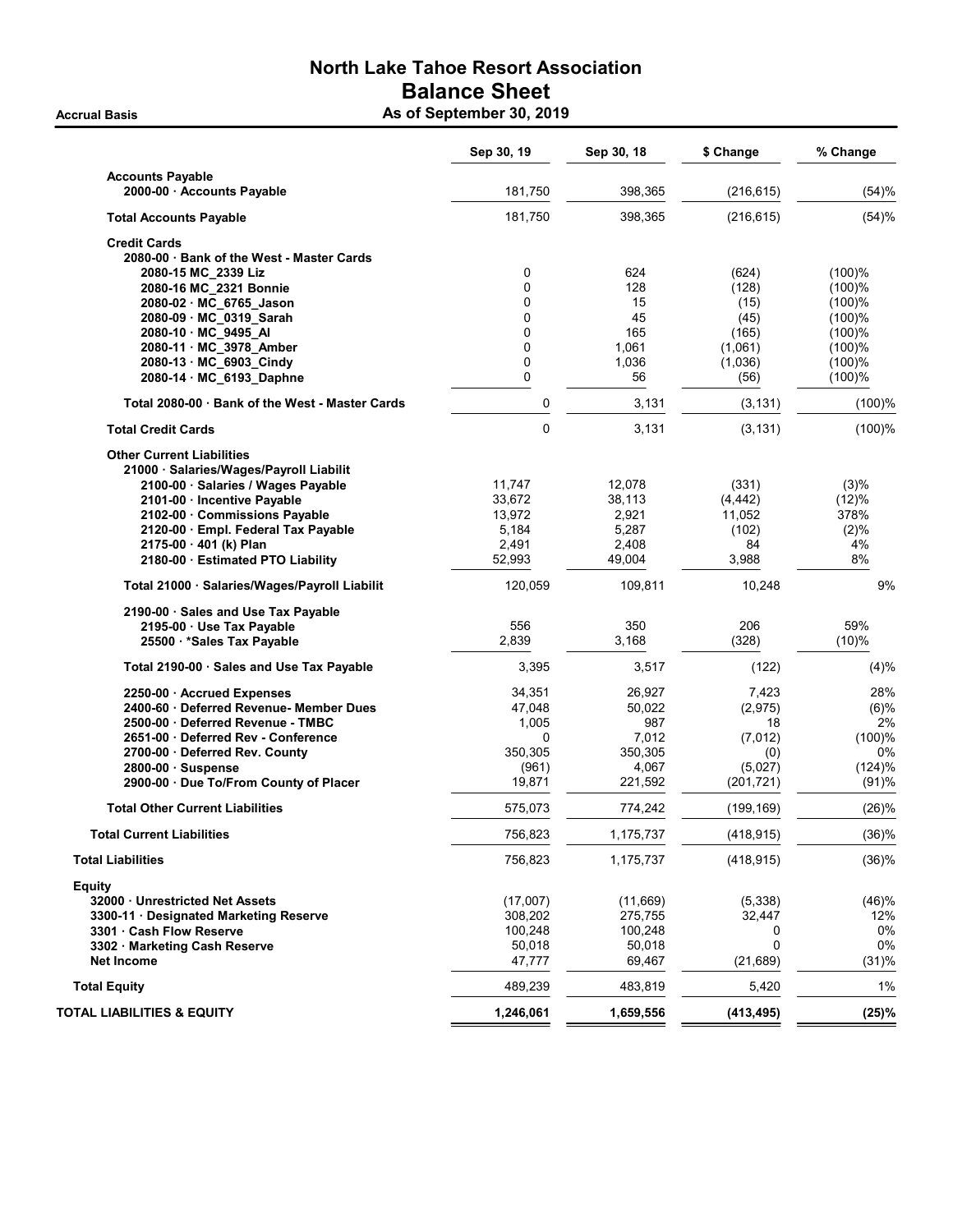# North Lake Tahoe Resort Association Profit & Loss Prev Year Comparison

Accrual Basis July through September 2019

|                                                                             | Jul - Sep 19        | Jul - Sep 18        | \$ Change       | % Change          |
|-----------------------------------------------------------------------------|---------------------|---------------------|-----------------|-------------------|
| <b>Ordinary Income/Expense</b><br>Income                                    |                     |                     |                 |                   |
| 4050-00 · County of Placer TOT Funding<br>4200-00 · Membership Dues Revenue | 1,013,626<br>33,267 | 1,066,621<br>33,185 | $-52,996$<br>82 | $-5%$<br>0%       |
| 4205-00 · Conference Dues<br>4250-00 · Revenues-Membership Activities       | $\Omega$            | 2,887               | $-2,887$        | $-100%$           |
| 4250-02 · Chamber Events                                                    | 0                   | 63                  | -63             | $-100%$           |
| 4251-00 · Tues AM Breakfast Club                                            | 890                 | 1,162               | -272            | $-23%$            |
| 4250-00 · Revenues-Membership Activities - Other                            | 2,476               | 1,680               | 796             | 47%               |
| Total 4250-00 · Revenues-Membership Activities                              | 3,366               | 2,905               | 461             | 16%               |
| 4350-00 · Special Events (Marketing)                                        | $\mathbf 0$         | 0                   | $\mathbf 0$     | 0%                |
| 4600-00 · Commissions<br>4601-00 Commissions - South Shore                  | 6,563               | 8,770               | $-2,207$        | $-25%$            |
| 4600-00 · Commissions - Other                                               | 10,880              | 20,720              | $-9,840$        | $-48%$            |
| Total 4600-00 · Commissions                                                 | 17,443              | 29,491              | $-12,047$       | -41%              |
| 46000 · Merchandise Sales<br>4502-00 · Non-Retail VIC income                | 20                  | 1,684               | $-1,664$        | $-99%$            |
| 46000 · Merchandise Sales - Other                                           | 39,155              | 42,173              | $-3,018$        | $-7%$             |
| Total 46000 · Merchandise Sales                                             | 39,175              | 43,857              | $-4,682$        | $-11%$            |
| <b>Total Income</b>                                                         | 1,106,877           | 1,178,947           | $-72,070$       | $-6%$             |
| <b>Gross Profit</b>                                                         | 1,106,877           | 1,178,947           | $-72,070$       | $-6%$             |
| <b>Expense</b>                                                              |                     |                     |                 |                   |
| 5000-00 · Salaries & Wages<br>5000-01 · In-Market Administration            | $\mathbf 0$         | 0                   | 0               | 0%                |
| 5010-00 · Sales Commissions                                                 | 8,932               | 9,276               | -344            | $-4%$             |
| $5020-00 \cdot P/R$ - Tax Expense                                           | 19,601              | 19,971              | $-370$          | $-2%$             |
| 5030-00 · P/R - Health Insurance Expense                                    | 32,005              | 31,754              | 251             | 1%                |
| 5040-00 · P/R - Workmans Comp<br>5060-00 $\cdot$ 401 (k)                    | 2,803<br>9,446      | 3,285<br>9,685      | -482<br>$-239$  | $-15%$<br>$-3%$   |
| 5070-00 · Other Benefits and Expenses                                       | 873                 | 832                 | 41              | 5%                |
| 5000-00 · Salaries & Wages - Other                                          | 223,613             | 261,963             | $-38,350$       | $-15%$            |
| Total 5000-00 · Salaries & Wages                                            | 297,273             | 336,766             | $-39,493$       | $-12%$            |
| $5100-00 \cdot$ Rent                                                        |                     |                     |                 |                   |
| $5110-00 \cdot$ Utilities<br>5140-00 · Repairs & Maintenance                | 2,506<br>480        | 2,919<br>45         | -413<br>435     | $-14%$<br>968%    |
| 5150-00 Office - Cleaning                                                   | 2,125               | 1,800               | 325             | 18%               |
| 5100-00 · Rent - Other                                                      | 39,174              | 38,506              | 668             | 2%                |
| Total 5100-00 · Rent                                                        | 44,285              | 43,270              | 1,016           | 2%                |
| 5310-00 · Telephone                                                         |                     |                     |                 |                   |
| 5320-00 · Telephone<br>$5350-00$ · Internet                                 | 5,687<br>0          | 10,295<br>25        | $-4,608$<br>-25 | $-45%$<br>$-100%$ |
| Total 5310-00 · Telephone                                                   | 5,687               | 10,320              | $-4,633$        | $-45%$            |
| 5420-00 · Mail - USPS                                                       |                     |                     |                 |                   |
| 5480-00 · Mail - Fed Ex                                                     | $\mathbf 0$         | 54                  | $-54$           | $-100%$           |
| 5420-00 · Mail - USPS - Other                                               | 328                 | 521                 | $-193$          | $-37%$            |
| Total 5420-00 · Mail - USPS                                                 | 328                 | 574                 | $-247$          | -43%              |
| 5510-00 · Insurance/Bonding<br>$5520-00 \cdot$ Supplies                     | 1,958               | 1,444               | 514             | 36%               |
| 5525-00 · Supplies- Computer <\$1000                                        | 130                 | 1,978               | $-1,848$        | $-93%$            |
| 5520-00 · Supplies - Other                                                  | 5,730               | 3,474               | 2,256           | 65%               |
| Total 5520-00 $\cdot$ Supplies                                              | 5,860               | 5,452               | 408             | 8%                |
| 5610-00 Depreciation                                                        | 354                 | 447                 | $-93$           | $-21%$            |
| 5700-00 · Equipment Support & Maintenance                                   | 71                  | 630                 | -559            | -89%              |
| 5710-00 · Taxes, Licenses & Fees<br>5740-00 · Equipment Rental/Leasing      | 2,657<br>7,926      | 2,839<br>4,081      | $-181$<br>3,845 | $-6%$<br>94%      |
| 5800-00 · Training Seminars                                                 | 738                 | 564                 | 174             | 31%               |
| 5850-00 · Artist of Month - Commissions                                     | 1,175               | 499                 | 677             | 136%              |
| 5900-00 · Professional Fees                                                 |                     |                     |                 |                   |
| 5910-00 · Professional Fees - Attorneys                                     | 800                 | 840                 | $-40$           | $-5%$             |
| 5920-00 · Professional Fees - Accountant                                    | 11,100              | 10,000              | 1,100           | 11%               |
| 5921-00 · Professional Fees - Other                                         | 30,148              | 0                   | 30,148          | 100%              |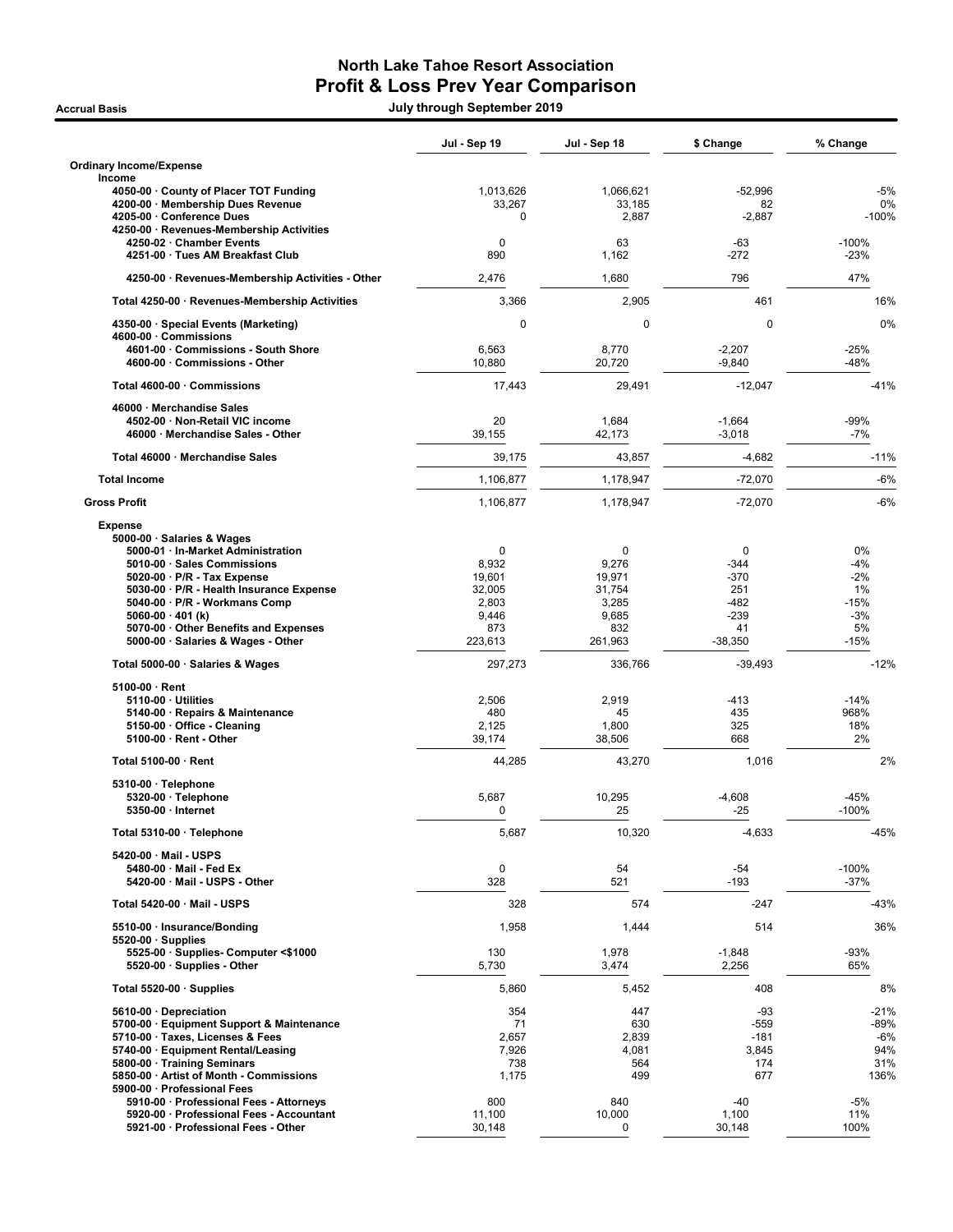## North Lake Tahoe Resort Association Profit & Loss Prev Year Comparison

Accrual Basis July through September 2019

|                                                                                                                                                                                                                                                                                                                   | Jul - Sep 19                                            | Jul - Sep 18                                        | \$ Change                                               | % Change                                             |
|-------------------------------------------------------------------------------------------------------------------------------------------------------------------------------------------------------------------------------------------------------------------------------------------------------------------|---------------------------------------------------------|-----------------------------------------------------|---------------------------------------------------------|------------------------------------------------------|
| Total 5900-00 · Professional Fees                                                                                                                                                                                                                                                                                 | 42,048                                                  | 10,840                                              | 31,208                                                  | 288%                                                 |
| 5941-00 · Research & Planning                                                                                                                                                                                                                                                                                     | 0                                                       | 5,000                                               | $-5,000$                                                | $-100%$                                              |
| $6020-00 \cdot$ Programs<br>6016-00 · Special Event Partnership                                                                                                                                                                                                                                                   | 1,250                                                   | 0                                                   | 1,250                                                   | 100%                                                 |
| Total 6020-00 · Programs                                                                                                                                                                                                                                                                                          | 1,250                                                   | 0                                                   | 1,250                                                   | 100%                                                 |
| $6420-00 \cdot$ Events                                                                                                                                                                                                                                                                                            |                                                         |                                                     |                                                         |                                                      |
| 6420-01 · Sponsorships<br>6023-00 · Autumn Food & Wine                                                                                                                                                                                                                                                            | 34,650                                                  | 30,398                                              | 4,252                                                   | 14%                                                  |
| $6421-06 \cdot$ Spartan<br>6421-10 · WinterWonderGrass - Tahoe                                                                                                                                                                                                                                                    | 254,019<br>0                                            | 250.000<br>47                                       | 4,019<br>-47                                            | 2%<br>$-100%$                                        |
| Total 6420-01 · Sponsorships                                                                                                                                                                                                                                                                                      | 288,669                                                 | 280,445                                             | 8,224                                                   | 3%                                                   |
| 6422-00 · Event Media                                                                                                                                                                                                                                                                                             | $\mathbf 0$                                             | 300                                                 | $-300$                                                  | $-100%$                                              |
| 6424-00 · Event Operation Expenses                                                                                                                                                                                                                                                                                | 1,411                                                   | 2,089                                               | -678                                                    | $-32%$                                               |
| Total 6420-00 · Events                                                                                                                                                                                                                                                                                            | 290,080                                                 | 282,834                                             | 7,246                                                   | 3%                                                   |
| 6423-00 · Membership Activities<br>6434-00 Community Awards Dinner<br>6436-00 · Membership - Wnt/Sum Rec Lunch<br>6437-00 · Tuesday Morning Breakfast Club<br>6441-00 · Membership - Miscellaneous Exp<br>6442-00 · Public Relations/Website<br>$6444-00 \cdot Trades$<br>6423-00 · Membership Activities - Other | 285<br>318<br>1,031<br>0<br>1,896<br>0<br>994           | 0<br>$\mathbf 0$<br>891<br>60<br>1,492<br>0<br>251  | 285<br>318<br>140<br>-60<br>404<br>0<br>743             | 100%<br>100%<br>16%<br>$-100%$<br>27%<br>0%<br>297%  |
| Total 6423-00 · Membership Activities                                                                                                                                                                                                                                                                             | 4,524                                                   | 2,693                                               | 1,831                                                   | 68%                                                  |
| 6730-00 · Marketing Cooperative/Media<br>6742-00 · Non-NLT Co-Op Marketing Program                                                                                                                                                                                                                                | 316,248<br>2,824                                        | 364,959<br>2,933                                    | $-48,711$<br>$-108$                                     | $-13%$<br>$-4%$                                      |
| 6743-00 · BACC Marketing Programs<br>6743-01 · Shop Local<br>$6743-04 \cdot$ High Notes<br>6743-05 · Peak Your Adventure                                                                                                                                                                                          | 5,450<br>0<br>$-1,000$                                  | 1,100<br>0<br>$\pmb{0}$                             | 4,350<br>0<br>$-1,000$                                  | 396%<br>0%<br>$-100%$                                |
| Total 6743-00 · BACC Marketing Programs                                                                                                                                                                                                                                                                           | 4,450                                                   | 1,100                                               | 3,350                                                   | 305%                                                 |
| 8100-00 · Cost of Goods Sold<br>51100 · Freight and Shipping Costs<br>52500 · Purchase Discounts<br>59900 · POS Inventory Adjustments<br>8100-00 · Cost of Goods Sold - Other                                                                                                                                     | 341<br>$-1$<br>71<br>19,572                             | 536<br>$-34$<br>$-150$<br>22,656                    | $-194$<br>33<br>220<br>$-3,085$                         | -36%<br>99%<br>147%<br>$-14%$                        |
| Total 8100-00 · Cost of Goods Sold                                                                                                                                                                                                                                                                                | 19,984                                                  | 23,009                                              | $-3,025$                                                | $-13%$                                               |
| 8200-00 · Associate Relations<br>8300-00 · Board Functions<br>8500-00 · Credit Card Fees<br>8700-00 · Automobile Expenses<br>8750-00 · Meals/Meetings<br>8810-00 · Dues & Subscriptions<br>8920-00 · Bad Debt                                                                                                     | 204<br>1,595<br>1,841<br>1.173<br>445<br>2,720<br>1,473 | 653<br>3,337<br>1,816<br>1,450<br>278<br>1,763<br>0 | -449<br>$-1,743$<br>24<br>$-277$<br>167<br>958<br>1,473 | $-69%$<br>-52%<br>1%<br>$-19%$<br>60%<br>54%<br>100% |
| <b>Total Expense</b>                                                                                                                                                                                                                                                                                              | 1,059,169                                               | 1,109,550                                           | $-50,381$                                               | $-5%$                                                |
| <b>Net Ordinary Income</b>                                                                                                                                                                                                                                                                                        | 47,707                                                  | 69,397                                              | $-21,689$                                               | $-31%$                                               |
| <b>Other Income/Expense</b><br>Other Income                                                                                                                                                                                                                                                                       |                                                         |                                                     |                                                         |                                                      |
| 4700-00 · Revenues- Interest & Investment                                                                                                                                                                                                                                                                         | 70                                                      | 70                                                  | 0                                                       | 0%                                                   |
| <b>Total Other Income</b>                                                                                                                                                                                                                                                                                         | 70                                                      | 70                                                  | $\pmb{0}$                                               | 0%                                                   |
| <b>Other Expense</b><br><b>Balancing Adjustments</b><br>8990-00 · Allocated                                                                                                                                                                                                                                       | 0<br>0                                                  | 0<br>0                                              | 0<br>0                                                  | 0%<br>0%                                             |
| <b>Total Other Expense</b>                                                                                                                                                                                                                                                                                        | $\mathbf 0$                                             | $\mathbf 0$                                         | 0                                                       | 0%                                                   |
| <b>Net Other Income</b>                                                                                                                                                                                                                                                                                           | 70                                                      | 70                                                  | 0                                                       | 0%                                                   |
| Net Income                                                                                                                                                                                                                                                                                                        | 47,777                                                  | 69,467                                              | $-21,689$                                               | $-31%$                                               |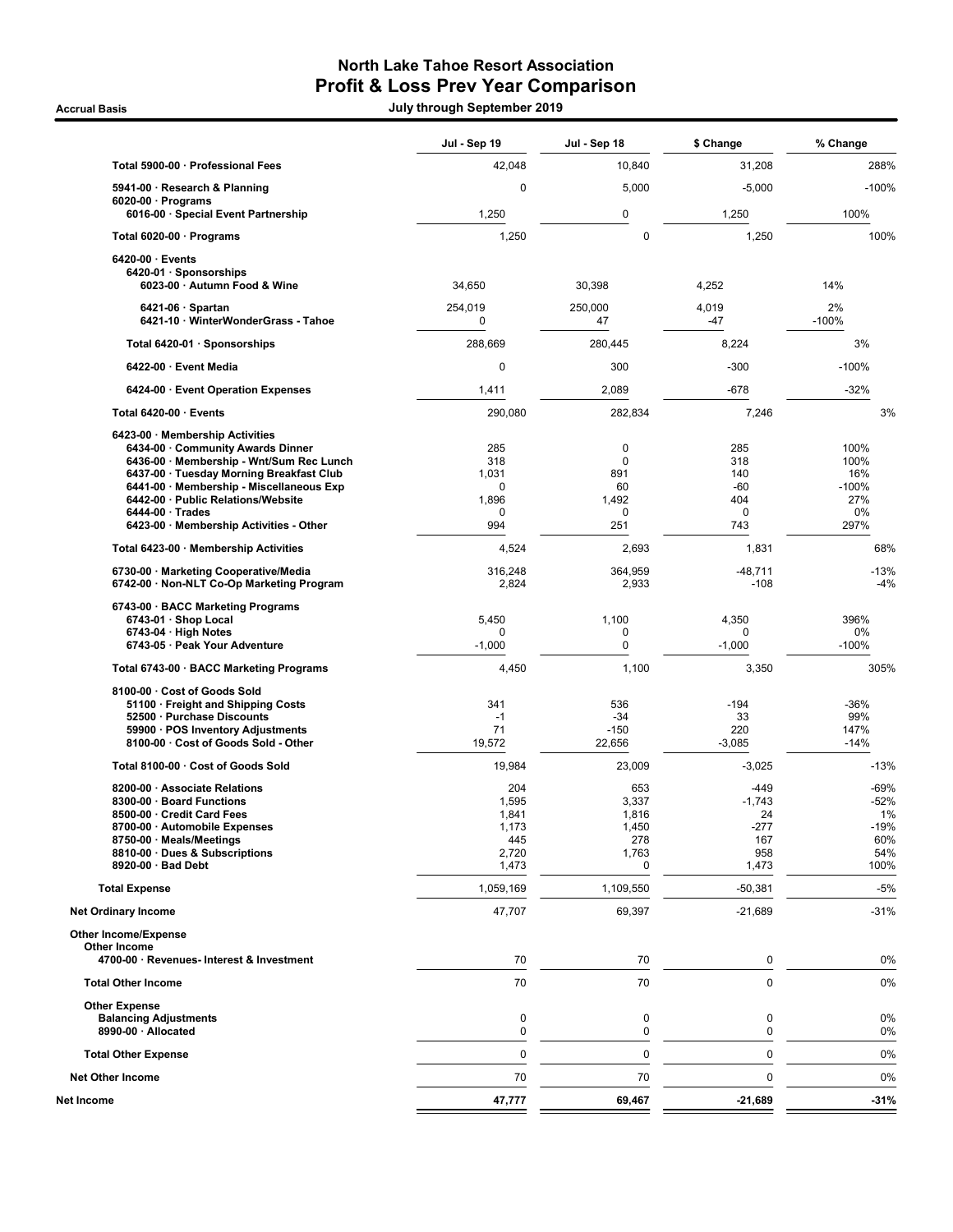| <b>Accrual Basis</b>                                                                                                                                                                                                                                                                                                                     | <b>All Departments</b>                                                     |                                                                 |                                                              |                                                                           |                                                                         |                                                                               |                                                                             |
|------------------------------------------------------------------------------------------------------------------------------------------------------------------------------------------------------------------------------------------------------------------------------------------------------------------------------------------|----------------------------------------------------------------------------|-----------------------------------------------------------------|--------------------------------------------------------------|---------------------------------------------------------------------------|-------------------------------------------------------------------------|-------------------------------------------------------------------------------|-----------------------------------------------------------------------------|
|                                                                                                                                                                                                                                                                                                                                          | Sep 19                                                                     | <b>Budget</b>                                                   | \$ Over Budget                                               | Jul - Sep 19                                                              | <b>YTD Budget</b>                                                       | \$ Over Budget                                                                | Annual Bud                                                                  |
| <b>Ordinary Income/Expense</b>                                                                                                                                                                                                                                                                                                           |                                                                            |                                                                 |                                                              |                                                                           |                                                                         |                                                                               |                                                                             |
| Income<br>4050-00 County of Placer TOT Funding<br>4200-00 · Membership Dues Revenue<br>4250-00 · Revenues-Membership Activities<br>4250-01 · Community Awards                                                                                                                                                                            | 208.602<br>11,096                                                          | 205,970<br>10,833                                               | 2,631<br>263                                                 | 1,013,626<br>33,267                                                       | 1,054,224<br>32,500                                                     | (40, 598)<br>767                                                              | 3,914,430<br>130,000                                                        |
| 4250-04 · Silent Auction                                                                                                                                                                                                                                                                                                                 | 0                                                                          | 0                                                               | 0                                                            | 0                                                                         | 0                                                                       | 0                                                                             | 17,000                                                                      |
| 4250-05 · Sponsorships<br>4250-01 Community Awards - Other                                                                                                                                                                                                                                                                               | 0<br>0                                                                     | 0<br>0                                                          | 0<br>$\Omega$                                                | 0<br>0                                                                    | 0<br>0                                                                  | 0<br>$\mathbf 0$                                                              | 17,000<br>16,000                                                            |
| Total 4250-01 · Community Awards                                                                                                                                                                                                                                                                                                         | 0                                                                          | $\mathbf 0$                                                     | $\mathbf 0$                                                  | $\mathbf 0$                                                               | $\mathbf 0$                                                             | $\pmb{0}$                                                                     | 50,000                                                                      |
| 4250-02 · Chamber Events                                                                                                                                                                                                                                                                                                                 | 0                                                                          | 0                                                               | 0                                                            | 0                                                                         | 0                                                                       | 0                                                                             | 2,500                                                                       |
| 4250-03 · Summer/Winter Rec Luncheon<br>4251-00 · Tues AM Breakfast Club<br>4251-01 · Tues AM Breakfast Club Sponsors                                                                                                                                                                                                                    | $\Omega$<br>0                                                              | $\Omega$<br>583                                                 | $\mathbf 0$<br>(583)                                         | $\mathbf 0$<br>0                                                          | 0<br>1,750                                                              | 0<br>(1,750)                                                                  | 2,700<br>7,000                                                              |
| 4251-00 · Tues AM Breakfast Club - Other                                                                                                                                                                                                                                                                                                 | 255                                                                        | 0                                                               | 255                                                          | 890                                                                       | 0                                                                       | 890                                                                           | 3,000                                                                       |
| Total 4251-00 · Tues AM Breakfast Club                                                                                                                                                                                                                                                                                                   | 255                                                                        | 583                                                             | (328)                                                        | 890                                                                       | 1,750                                                                   | (860)                                                                         | 10,000                                                                      |
| 4250-00 · Revenues-Membership Activities - Other                                                                                                                                                                                                                                                                                         | 961                                                                        |                                                                 |                                                              | 2,476                                                                     |                                                                         |                                                                               |                                                                             |
| Total 4250-00 · Revenues-Membership Activities                                                                                                                                                                                                                                                                                           | 1,216                                                                      | 583                                                             | 633                                                          | 3,366                                                                     | 1,750                                                                   | 1,616                                                                         | 65,200                                                                      |
| 4253-00 · Revenue-Other<br>4600-00 Commissions                                                                                                                                                                                                                                                                                           | $\pmb{0}$                                                                  | 333                                                             | (333)                                                        | 0                                                                         | 1,000                                                                   | (1,000)                                                                       | 4,000                                                                       |
| 4601-00 Commissions - South Shore<br>4600-00 · Commissions - Other                                                                                                                                                                                                                                                                       | 0<br>7,172                                                                 | $\mathbf 0$<br>1,476                                            | $\mathbf 0$<br>5,696                                         | 6,563<br>10,880                                                           | $\mathbf 0$<br>4,389                                                    | 6,563<br>6,491                                                                | $\mathbf 0$<br>28,276                                                       |
| Total 4600-00 · Commissions                                                                                                                                                                                                                                                                                                              | 7,172                                                                      | 1,476                                                           | 5,696                                                        | 17,443                                                                    | 4,389                                                                   | 13,054                                                                        | 28,276                                                                      |
| 46000 · Merchandise Sales<br>4502-00 · Non-Retail VIC income<br>46000 · Merchandise Sales - Other                                                                                                                                                                                                                                        | $\Omega$<br>10,713                                                         | 400<br>12,700                                                   | (400)<br>(1,987)                                             | 20<br>39,155                                                              | 1,200<br>42,400                                                         | (1, 180)<br>(3, 245)                                                          | 4,800<br>108,100                                                            |
| Total 46000 · Merchandise Sales                                                                                                                                                                                                                                                                                                          | 10,713                                                                     | 13,100                                                          | (2, 387)                                                     | 39,175                                                                    | 43,600                                                                  | (4, 425)                                                                      | 112,900                                                                     |
| <b>Total Income</b>                                                                                                                                                                                                                                                                                                                      | 238,799                                                                    | 232,296                                                         | 6,503                                                        | 1,106,877                                                                 | 1,137,463                                                               | (30, 587)                                                                     | 4,254,806                                                                   |
| <b>Gross Profit</b>                                                                                                                                                                                                                                                                                                                      | 238,799                                                                    | 232,296                                                         | 6,503                                                        | 1,106,877                                                                 | 1,137,463                                                               | (30, 587)                                                                     | 4,254,806                                                                   |
| <b>Expense</b><br>5000-00 · Salaries & Wages<br>5010-00 · Sales Commissions<br>$5020-00 \cdot P/R$ - Tax Expense<br>5030-00 · P/R - Health Insurance Expense<br>5040-00 · P/R - Workmans Comp<br>5060-00 $\cdot$ 401 (k)<br>5061-00 · 401k Profit Sharing<br>5070-00 · Other Benefits and Expenses<br>5000-00 · Salaries & Wages - Other | 2,433<br>8,030<br>12,759<br>1,122<br>4,032<br>$\mathbf 0$<br>569<br>68,877 | 800<br>7,149<br>11,868<br>1,088<br>3,472<br>80<br>413<br>86,792 | 1,633<br>881<br>891<br>34<br>560<br>(80)<br>155<br>(17, 915) | 8,932<br>19,601<br>32,005<br>2,803<br>9,446<br>$\Omega$<br>873<br>223,613 | 2,400<br>21,198<br>35,604<br>3,597<br>10,205<br>240<br>1,240<br>255,076 | 6,532<br>(1, 597)<br>(3,599)<br>(794)<br>(759)<br>(240)<br>(367)<br>(31, 463) | 9,600<br>84,163<br>142,416<br>13,981<br>41,981<br>960<br>5,040<br>1.049.304 |
| Total 5000-00 · Salaries & Wages                                                                                                                                                                                                                                                                                                         | 97,822                                                                     | 111,663                                                         | (13, 842)                                                    | 297,273                                                                   | 329,560                                                                 | (32, 287)                                                                     | 1,347,445                                                                   |
| $5100-00 \cdot$ Rent<br>$5110-00 \cdot$ Utilities<br>5140-00 · Repairs & Maintenance<br>5150-00 · Office - Cleaning<br>5100-00 · Rent - Other                                                                                                                                                                                            | 729<br>87<br>875<br>13,058                                                 | 1,032<br>1,464<br>662<br>12,680                                 | (304)<br>(1, 377)<br>213<br>378                              | 2,506<br>480<br>2,125<br>39,174                                           | 2,949<br>4,391<br>1,883<br>37,874                                       | (443)<br>(3,911)<br>242<br>1,300                                              | 12,899<br>21,938<br>9,505<br>151,529                                        |
| Total 5100-00 · Rent                                                                                                                                                                                                                                                                                                                     | 14,748                                                                     | 15,838                                                          | (1,090)                                                      | 44,285                                                                    | 47,098                                                                  | (2, 813)                                                                      | 195,871                                                                     |
| 5310-00 · Telephone<br>5320-00 · Telephone                                                                                                                                                                                                                                                                                               | 1,940                                                                      | 2,078                                                           | (138)                                                        | 5,687                                                                     | 6,285                                                                   | (598)                                                                         | 24,134                                                                      |
| Total 5310-00 · Telephone                                                                                                                                                                                                                                                                                                                | 1,940                                                                      | 2,078                                                           | (138)                                                        | 5,687                                                                     | 6,285                                                                   | (598)                                                                         | 24,134                                                                      |
| 5420-00 · Mail - USPS                                                                                                                                                                                                                                                                                                                    | 128                                                                        | 213                                                             | (86)                                                         | 328                                                                       | 649                                                                     | (321)                                                                         | 2,578                                                                       |
| 5510-00 · Insurance/Bonding<br>$5520-00 \cdot$ Supplies                                                                                                                                                                                                                                                                                  | 312                                                                        | 812                                                             | (500)                                                        | 1,958                                                                     | 2,412                                                                   | (454)                                                                         | 9,604                                                                       |
| 5525-00 · Supplies- Computer <\$1000<br>5520-00 · Supplies - Other                                                                                                                                                                                                                                                                       | 10<br>3,379                                                                | 564<br>4,559                                                    | (554)<br>(1, 180)                                            | 130<br>5,730                                                              | 5,543<br>15,007                                                         | (5, 413)<br>(9,278)                                                           | 10,442<br>29,248                                                            |
| Total 5520-00 · Supplies                                                                                                                                                                                                                                                                                                                 | 3,389                                                                      | 5,123                                                           | (1,734)                                                      | 5,860                                                                     | 20,550                                                                  | (14, 691)                                                                     | 39,690                                                                      |
| 5610-00 · Depreciation<br>5700-00 · Equipment Support & Maintenance<br>5710-00 · Taxes, Licenses & Fees<br>5740-00 · Equipment Rental/Leasing<br>5800-00 · Training Seminars<br>5850-00 · Artist of Month - Commissions<br>5900-00 · Professional Fees<br>5910-00 · Professional Fees - Attorneys                                        | 118<br>$\mathbf 0$<br>972<br>5,729<br>89<br>$\mathbf 0$<br>800             | 149<br>2,420<br>1,200<br>1,277<br>955<br>360<br>725             | (31)<br>(2,420)<br>(228)<br>4,452<br>(866)<br>(360)<br>75    | 354<br>71<br>2,657<br>7,926<br>738<br>1,175<br>800                        | 446<br>7,260<br>3,290<br>3,838<br>2,021<br>1,080<br>2,175               | (92)<br>(7, 189)<br>(633)<br>4,088<br>(1,283)<br>95<br>(1, 375)               | 1,560<br>29,280<br>12,695<br>15,104<br>12,835<br>4,320<br>9,000             |
| 5920-00 · Professional Fees - Accountant<br>5921-00 · Professional Fees - Other                                                                                                                                                                                                                                                          | 11,100<br>10,000                                                           | 10,000<br>11,983                                                | 1,100<br>(1,983)                                             | 11,100<br>30,148                                                          | 10,400<br>35,950                                                        | 700<br>(5,802)                                                                | 24,900<br>81,800                                                            |
| Total 5900-00 · Professional Fees                                                                                                                                                                                                                                                                                                        | 21,900                                                                     | 22,708                                                          | (808)                                                        | 42,048                                                                    | 48,525                                                                  | (6, 477)                                                                      | 115,700                                                                     |
| 5941-00 · Research & Planning                                                                                                                                                                                                                                                                                                            | $\mathbf 0$                                                                | 1,800                                                           | (1,800)                                                      | 0                                                                         | 5,400                                                                   | (5,400)                                                                       | 21,600                                                                      |
| $6020-00 \cdot$ Programs<br>6016-00 · Special Event Partnership<br>6018-00 · Business Assoc. Grants                                                                                                                                                                                                                                      | 0<br>0                                                                     | 0<br>$\mathbf 0$                                                | 0<br>$\mathbf 0$                                             | 1,250<br>0                                                                | 0<br>$\mathbf 0$                                                        | 1,250<br>0                                                                    | 50,000<br>30,000                                                            |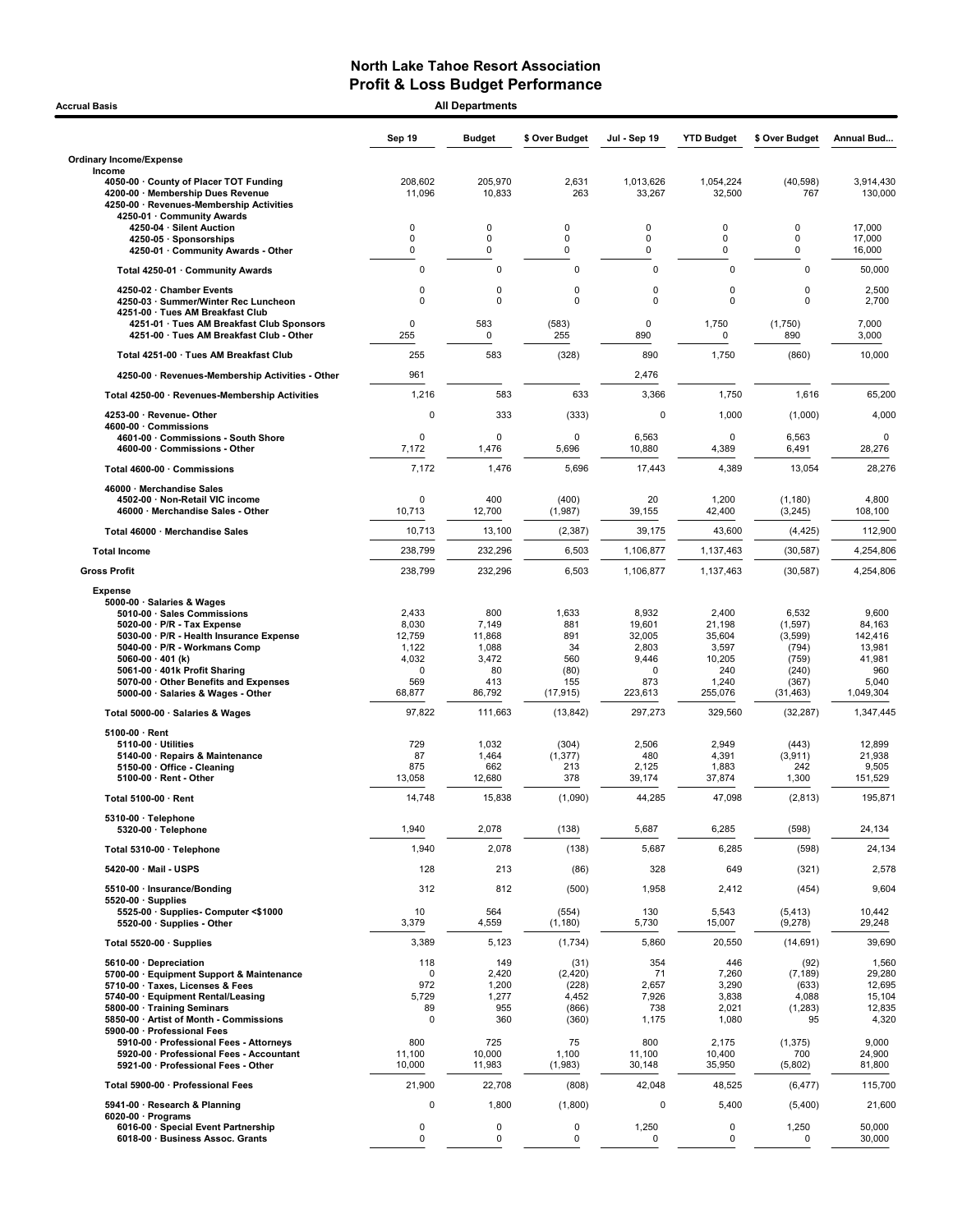Accrual Basis **Accrual Basis All Departments** 

|                                                                                                                                                                                                                                                                           | Sep 19                                                  | <b>Budget</b>                                                                  | \$ Over Budget                                                             | Jul - Sep 19                                                             | <b>YTD Budget</b>                                                       | \$ Over Budget                                                      | Annual Bud                                                            |
|---------------------------------------------------------------------------------------------------------------------------------------------------------------------------------------------------------------------------------------------------------------------------|---------------------------------------------------------|--------------------------------------------------------------------------------|----------------------------------------------------------------------------|--------------------------------------------------------------------------|-------------------------------------------------------------------------|---------------------------------------------------------------------|-----------------------------------------------------------------------|
| Total 6020-00 · Programs                                                                                                                                                                                                                                                  | $\pmb{0}$                                               | $\mathbf 0$                                                                    | $\mathbf 0$                                                                | 1,250                                                                    | $\mathbf 0$                                                             | 1,250                                                               | 80,000                                                                |
| 6420-00 · Events<br>6420-01 · Sponsorships                                                                                                                                                                                                                                |                                                         |                                                                                |                                                                            |                                                                          |                                                                         |                                                                     |                                                                       |
| 6023-00 · Autumn Food & Wine                                                                                                                                                                                                                                              | 34,000                                                  | 100                                                                            | 33,900                                                                     | 34,650                                                                   | 33,495                                                                  | 1,155                                                               | 37,495                                                                |
| 6421-01 · 4th of July Fireworks<br>6421-04 · Broken Arrow Skyrace<br>6421-06 · Spartan<br>6421-07 · Tahoe Lacrosse Tournament<br>6421-09 · Wanderlust<br>6421-10 · WinterWonderGrass - Tahoe                                                                              | 0<br>0<br>4,019<br>0<br>0<br>0                          | $\mathbf 0$<br>$\mathbf 0$<br>400<br>$\mathbf 0$<br>$\mathbf 0$<br>$\mathbf 0$ | 0<br>0<br>3,619<br>0<br>0<br>0                                             | 0<br>0<br>254,019<br>0<br>0<br>0                                         | 0<br>0<br>250,400<br>0<br>500<br>0                                      | 0<br>$\Omega$<br>3,619<br>0<br>(500)<br>0                           | 20,000<br>25,400<br>254,400<br>6,000<br>37,500<br>21,900              |
| 6421-16 · Mountain Travel Symposium                                                                                                                                                                                                                                       | 0                                                       | 0                                                                              | 0                                                                          | 0                                                                        | 0                                                                       | 0                                                                   | 75,000                                                                |
| Total 6420-01 · Sponsorships                                                                                                                                                                                                                                              | 38,019                                                  | 500                                                                            | 37,519                                                                     | 288,669                                                                  | 284,395                                                                 | 4,274                                                               | 477,695                                                               |
| 6421-00 · New Event Development<br>6424-00 · Event Operation Expenses                                                                                                                                                                                                     | $\mathbf 0$<br>963                                      | 2,500<br>667                                                                   | (2,500)<br>296                                                             | $\mathbf 0$<br>1,411                                                     | 7,500<br>2,001                                                          | (7,500)<br>(590)                                                    | 30,000<br>8,000                                                       |
| Total 6420-00 · Events                                                                                                                                                                                                                                                    | 38,982                                                  | 3,667                                                                          | 35,315                                                                     | 290,080                                                                  | 293,896                                                                 | (3,816)                                                             | 515,695                                                               |
| 6423-00 · Membership Activities<br>6434-00 Community Awards Dinner<br>6435-00 · Shop Local Event<br>6436-00 · Membership - Wnt/Sum Rec Lunch<br>6437-00 · Tuesday Morning Breakfast Club<br>6442-00 · Public Relations/Website<br>6423-00 · Membership Activities - Other | 0<br>$\mathbf 0$<br>$\mathbf 0$<br>518<br>339<br>377    | 0<br>0<br>0<br>500<br>417<br>50                                                | 0<br>$\mathbf 0$<br>$\mathbf 0$<br>18<br>(78)<br>327                       | 285<br>$\mathbf 0$<br>318<br>1,031<br>1,896<br>994                       | 0<br>$\Omega$<br>0<br>1,500<br>1,250<br>150                             | 285<br>$\Omega$<br>318<br>(469)<br>646<br>844                       | 27,500<br>5,000<br>$\mathbf 0$<br>6,000<br>5,000<br>8,500             |
| Total 6423-00 · Membership Activities                                                                                                                                                                                                                                     | 1,234                                                   | 967                                                                            | 267                                                                        | 4,524                                                                    | 2,900                                                                   | 1,624                                                               | 52,000                                                                |
| 6730-00 · Marketing Cooperative/Media<br>6740-00 · Media/Collateral/Production<br>6742-00 · Non-NLT Co-Op Marketing Program                                                                                                                                               | 45,475<br>0<br>1,266                                    | 45,475<br>$\Omega$<br>2,500                                                    | 0<br>0<br>(1, 234)                                                         | 316,248<br>0<br>2,824                                                    | 316,248<br>$\Omega$<br>7,500                                            | 0<br>0<br>(4,676)                                                   | 1,503,362<br>3,000<br>27,910                                          |
| 6743-00 · BACC Marketing Programs<br>6743-01 · Shop Local<br>6743-03 · Touch Lake Tahoe<br>$6743-04 \cdot$ High Notes<br>6743-05 · Peak Your Adventure                                                                                                                    | $\mathbf 0$<br>$\mathbf 0$<br>0<br>0                    | 1.841<br>0<br>0<br>0                                                           | (1, 841)<br>0<br>$\mathbf 0$<br>$\pmb{0}$                                  | 5,450<br>0<br>$\mathbf 0$<br>(1,000)                                     | 2,941<br>0<br>0<br>0                                                    | 2,509<br>0<br>$\mathbf 0$<br>(1,000)                                | 20,000<br>20,000<br>20,000<br>20,000                                  |
| Total 6743-00 · BACC Marketing Programs                                                                                                                                                                                                                                   | 0                                                       | 1,841                                                                          | (1, 841)                                                                   | 4,450                                                                    | 2,941                                                                   | 1,509                                                               | 80,000                                                                |
| 7500-00 · Trade Shows/Travel<br>8100-00 Cost of Goods Sold<br>51100 · Freight and Shipping Costs<br>52500 · Purchase Discounts<br>59900 · POS Inventory Adjustments<br>8100-00 · Cost of Goods Sold - Other                                                               | 0<br>12<br>$\mathbf 0$<br>65<br>5,315                   | $\Omega$<br>100<br>6,350                                                       | $\mathbf 0$<br>(88)<br>(1,035)                                             | 0<br>341<br>(1)<br>71<br>19,572                                          | $\mathbf 0$<br>500<br>21,200                                            | 0<br>(159)<br>(1,628)                                               | 3,000<br>1,190<br>54,050                                              |
| Total 8100-00 · Cost of Goods Sold                                                                                                                                                                                                                                        | 5,393                                                   | 6,450                                                                          | (1,058)                                                                    | 19,984                                                                   | 21,700                                                                  | (1,716)                                                             | 55,240                                                                |
| 8200-00 · Associate Relations<br>8300-00 · Board Functions<br>8500-00 · Credit Card Fees<br>8600-00 · Additional Opportunites<br>8700-00 · Automobile Expenses<br>8750-00 · Meals/Meetings<br>8810-00 · Dues & Subscriptions<br>8910-00 · Travel<br>8920-00 · Bad Debt    | 104<br>910<br>599<br>0<br>693<br>271<br>516<br>0<br>285 | 648<br>1,500<br>751<br>1,108<br>551<br>462<br>616<br>$\Omega$                  | (544)<br>(590)<br>(152)<br>(1, 108)<br>143<br>(191)<br>(99)<br>$\mathbf 0$ | 204<br>1,595<br>1,841<br>0<br>1,173<br>445<br>2,720<br>$\Omega$<br>1,473 | 1,944<br>1,750<br>2,402<br>3,324<br>1,636<br>1,383<br>1,893<br>$\Omega$ | (1,740)<br>(155)<br>(561)<br>(3, 324)<br>(463)<br>(938)<br>827<br>0 | 7,756<br>5,950<br>7,454<br>32,091<br>6,285<br>5,534<br>7,490<br>7,800 |
| <b>Total Expense</b>                                                                                                                                                                                                                                                      | 242,875                                                 | 233,131                                                                        | 9,744                                                                      | 1,059,169                                                                | 1,137,932                                                               | (78, 763)                                                           | 4,232,983                                                             |
| <b>Net Ordinary Income</b>                                                                                                                                                                                                                                                | (4,076)                                                 | (835)                                                                          | (3,241)                                                                    | 47,707                                                                   | (468)                                                                   | 48,176                                                              | 21,823                                                                |
| <b>Other Income/Expense</b><br>Other Income<br>4700-00 · Revenues- Interest & Investment<br><b>Total Other Income</b>                                                                                                                                                     | 23<br>23                                                |                                                                                |                                                                            | 70<br>70                                                                 |                                                                         |                                                                     |                                                                       |
| <b>Other Expense</b>                                                                                                                                                                                                                                                      |                                                         |                                                                                |                                                                            |                                                                          |                                                                         |                                                                     |                                                                       |
| 8990-00 · Allocated                                                                                                                                                                                                                                                       | 0                                                       | (1)                                                                            | $\mathbf{1}$                                                               | 0                                                                        | 0                                                                       | 0                                                                   | 0                                                                     |
| <b>Total Other Expense</b>                                                                                                                                                                                                                                                | $\pmb{0}$                                               | (1)                                                                            | $\overline{1}$                                                             | $\mathbf 0$                                                              | $\mathbf 0$                                                             | $\mathsf 0$                                                         | $\pmb{0}$                                                             |
| <b>Net Other Income</b>                                                                                                                                                                                                                                                   | 23                                                      | $\mathbf{1}$                                                                   | 22                                                                         | 70                                                                       | 0                                                                       | 70                                                                  | 0                                                                     |
| Net Income                                                                                                                                                                                                                                                                | (4, 053)                                                | (834)                                                                          | (3, 220)                                                                   | 47,777                                                                   | (468)                                                                   | 48,246                                                              | 21,823                                                                |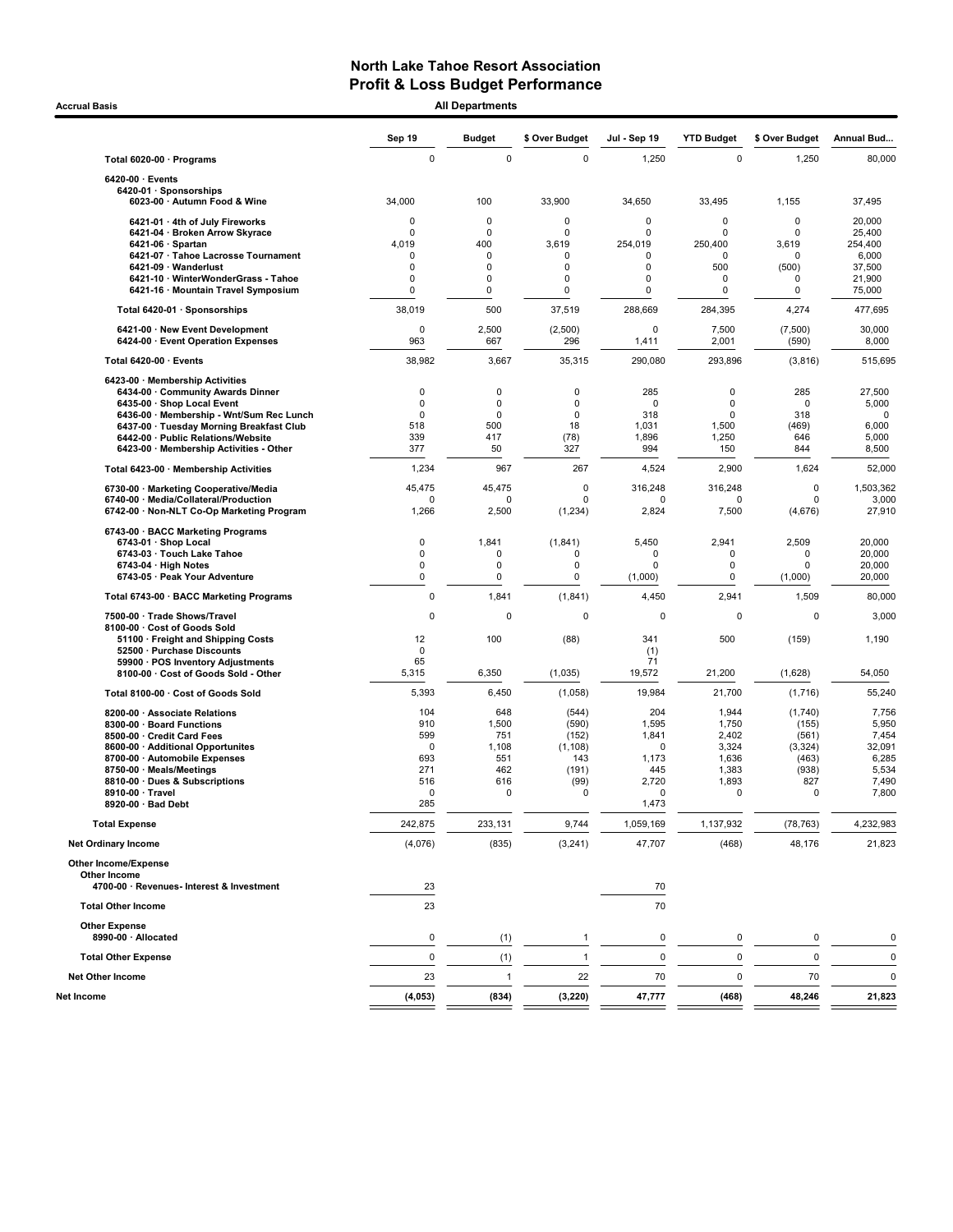| Accrual Basis                                                                 |                      | 11 - Marketing     |                      |                        |                   |                      |                      |
|-------------------------------------------------------------------------------|----------------------|--------------------|----------------------|------------------------|-------------------|----------------------|----------------------|
|                                                                               | Sep 19               | <b>Budget</b>      | \$ Over Budget       | Jul - Sep 19           | <b>YTD Budget</b> | \$ Over Budget       | <b>Annual Budget</b> |
| <b>Ordinary Income/Expense</b>                                                |                      |                    |                      |                        |                   |                      |                      |
| Income<br>4050-00 County of Placer TOT Funding                                | 129,294              | 126,664            | 2,630                | 774,029                | 814,627           | (40, 598)            | 3,044,007            |
| <b>Total Income</b>                                                           | 129,294              | 126,664            | 2,630                | 774,029                | 814,627           | (40, 598)            | 3,044,007            |
| <b>Gross Profit</b>                                                           | 129,294              | 126,664            | 2,630                | 774,029                | 814,627           | (40, 598)            | 3,044,007            |
| <b>Expense</b>                                                                |                      |                    |                      |                        |                   |                      |                      |
| 5000-00 · Salaries & Wages<br>5000-01 · In-Market Administration              | 1,375                | 1,375              | 0                    | 4,125                  | 4,125             | 0                    | 16,500               |
| 5020-00 $\cdot$ P/R - Tax Expense<br>5030-00 · P/R - Health Insurance Expense | 2,404<br>3,954       | 2,037<br>3,667     | 367<br>287           | 5,235<br>12,326        | 6,112<br>11,001   | (877)<br>1,325       | 21,537<br>44,004     |
| 5040-00 · P/R - Workmans Comp<br>5060-00 $\cdot$ 401 (k)                      | 196<br>1,141         | 178<br>1,019       | 18<br>123            | 438<br>2,608           | 535<br>3,056      | (97)<br>(448)        | 2,139<br>12,224      |
| 5070-00 Other Benefits and Expenses                                           | 106                  | 160                | (54)                 | 241                    | 480               | (239)                | 1,920                |
| 5000-00 · Salaries & Wages - Other                                            | 21,913               | 25,467             | (3, 554)             | 65,837                 | 76,401            | (10, 564)            | 305,604              |
| Total 5000-00 · Salaries & Wages                                              | 31,089               | 33,903             | (2,814)              | 90,809                 | 101,710           | (10, 901)            | 403,929              |
| $5100-00 \cdot$ Rent<br>$5110-00 \cdot$ Utilities                             | 141                  | 156                | (14)                 | 509                    | 433               | 76                   | 2,001                |
| 5140-00 · Repairs & Maintenance<br>5150-00 · Office - Cleaning                | 0<br>328             | 0<br>233           | $\mathbf 0$<br>94    | $\Omega$<br>796        | 0<br>600          | $\mathbf 0$<br>196   | 4,367<br>2,866       |
| $5100-00 \cdot$ Rent - Other                                                  | 2,442                | 2,216              | 226                  | 7,325                  | 6,482             | 843                  | 24,200               |
| Total 5100-00 · Rent                                                          | 2,911                | 2,605              | 306                  | 8,629                  | 7,515             | 1,114                | 33,434               |
| 5310-00 · Telephone<br>5320-00 · Telephone                                    | 532                  | 600                | (68)                 | 1,562                  | 1,800             | (238)                | 6,600                |
| Total 5310-00 · Telephone                                                     | 532                  | 600                | (68)                 | 1,562                  | 1,800             | (238)                | 6,600                |
| 5420-00 · Mail - USPS                                                         | 34                   | 50                 | (16)                 | 103                    | 150               | (47)                 | 600                  |
| $5520-00 \cdot$ Supplies                                                      |                      |                    |                      |                        |                   |                      |                      |
| 5525 00 · Supplies Computer <\$1000<br>5520-00 · Supplies - Other             | 0<br>69              | 100<br>150         | (100)<br>(81)        | 0<br>412               | 2,800<br>450      | (2,800)<br>(38)      | 3,700<br>4,750       |
| Total 5520-00 · Supplies                                                      | 69                   | 250                | (181)                | 412                    | 3,250             | (2,838)              | 8,450                |
| 5700-00 · Equipment Support & Maintenance                                     | 0                    | 120                | (120)                | $\mathbf 0$            | 360               | (360)                | 1,440                |
| 5710-00 · Taxes, Licenses & Fees<br>5740-00 · Equipment Rental/Leasing        | $\mathbf 0$<br>318   | 315                | 3                    | 60<br>872              | 945               | (73)                 | 3,780                |
| 5800-00 · Training Seminars                                                   | 0                    | 34                 | (34)                 | 649                    | 259               | 390                  | 4,785                |
| 5900-00 · Professional Fees<br>5910-00 · Professional Fees - Attorneys        | 0                    | 100                | (100)                | 0                      | 300               | (300)                | 1,500                |
| 5921-00 · Professional Fees - Other                                           | 0                    | 400                | (400)                | 0                      | 1,200             | (1,200)              | 4,800                |
| Total 5900-00 · Professional Fees                                             | 0<br>$\mathbf 0$     | 500                | (500)                | $\mathbf 0$<br>0       | 1,500             | (1,500)              | 6,300                |
| 5941-00 · Research & Planning<br>6020-00 $\cdot$ Programs                     |                      | 1,500              | (1,500)              |                        | 4,500             | (4,500)              | 18,000               |
| 6016-00 · Special Event Partnership<br>6018-00 · Business Assoc. Grants       | 0<br>$\mathbf 0$     | 0<br>0             | 0<br>$\pmb{0}$       | 1,250<br>0             | 0<br>0            | 1,250<br>0           | 50,000<br>30,000     |
| Total 6020-00 · Programs                                                      | 0                    | $\pmb{0}$          | 0                    | 1,250                  | 0                 | 1,250                | 80,000               |
| $6420-00 \cdot$ Events                                                        |                      |                    |                      |                        |                   |                      |                      |
| 6420-01 · Sponsorships<br>6023-00 · Autumn Food & Wine                        | 34,000               | 100                | 33,900               | 34,650                 | 33,495            | 1,155                | 37,495               |
| 6421-01 · 4th of July Fireworks                                               | $\Omega$             | $\mathbf 0$        | $\mathbf 0$          | $\mathbf 0$            | 0                 | 0                    | 20,000               |
| 6421-04 · Broken Arrow Skyrace<br>$6421-06 \cdot$ Spartan                     | 0<br>4,019           | $\mathbf 0$<br>400 | $\mathbf 0$<br>3,619 | $\mathbf 0$<br>254,019 | 0<br>250,400      | $\mathbf 0$<br>3,619 | 25,400<br>254,400    |
| 6421-07 · Tahoe Lacrosse Tournament                                           | $\Omega$             | 0                  | $\mathbf 0$          | 0                      | 0                 | 0                    | 6,000                |
| 6421-09 · Wanderlust<br>6421-10 · WinterWonderGrass - Tahoe                   | $\Omega$<br>0        | 0<br>0             | 0<br>$\mathbf 0$     | 0<br>0                 | 500<br>0          | (500)<br>0           | 37,500<br>21,900     |
| 6421-16 · Mountain Travel Symposium                                           | 0                    | 0                  | 0                    | 0                      | 0                 | 0                    | 75,000               |
| Total 6420-01 · Sponsorships                                                  | 38,019               | 500                | 37,519               | 288,669                | 284,395           | 4,274                | 477,695              |
| 6421-00 · New Event Development<br>6424-00 · Event Operation Expenses         | 0<br>963             | 2,500<br>667       | (2,500)<br>296       | 0<br>1,411             | 7,500<br>2,001    | (7,500)<br>(590)     | 30,000<br>8,000      |
| Total 6420-00 · Events                                                        | 38,982               | 3,667              | 35,315               | 290,080                | 293,896           | (3,816)              | 515,695              |
| 6730-00 · Marketing Cooperative/Media                                         | 34,899               | 34,899             | 0                    | 284,517                | 284,517           | $\Omega$             | 1,376,446            |
| 6742-00 · Non-NLT Co-Op Marketing Program                                     | 1,066                | 1,500              | (434)                | 2,224                  | 4,500             | (2, 276)             | 15,910               |
| 6743-00 · BACC Marketing Programs<br>6743-01 · Shop Local                     | 0                    | 1,841              | (1,841)              | 5,450                  | 2,941             | 2,509                | 20,000               |
| 6743-03 · Touch Lake Tahoe<br>$6743-04 \cdot$ High Notes                      | 0<br>0               | 0<br>0             | $\Omega$<br>0        | 0<br>0                 | 0<br>0            | $\mathbf 0$<br>0     | 20,000<br>20,000     |
| 6743-05 · Peak Your Adventure                                                 | 0                    | 0                  | 0                    | (1,000)                | 0                 | (1,000)              | 20,000               |
| Total 6743-00 · BACC Marketing Programs                                       | $\pmb{0}$            | 1,841              | (1, 841)             | 4,450                  | 2,941             | 1,509                | 80,000               |
| 8200-00 · Associate Relations<br>8500-00 Credit Card Fees                     | 79<br>$\overline{5}$ | 140                | (61)                 | 79<br>5                | 420               | (341)                | 1,660                |
| 8600-00 · Additional Opportunites                                             | $\pmb{0}$            | 608                | (608)                | $\mathbf 0$            | 1,824             | (1,824)              | 26,091               |
| 8700-00 · Automobile Expenses<br>8750-00 · Meals/Meetings                     | 447<br>44            | 130<br>163         | 317<br>(119)         | 828<br>128             | 390<br>488        | 438<br>(360)         | 1,560<br>1,950       |
| 8810-00 · Dues & Subscriptions                                                | 194                  | 250                | (56)                 | 582                    | 750               | (168)                | 3,000                |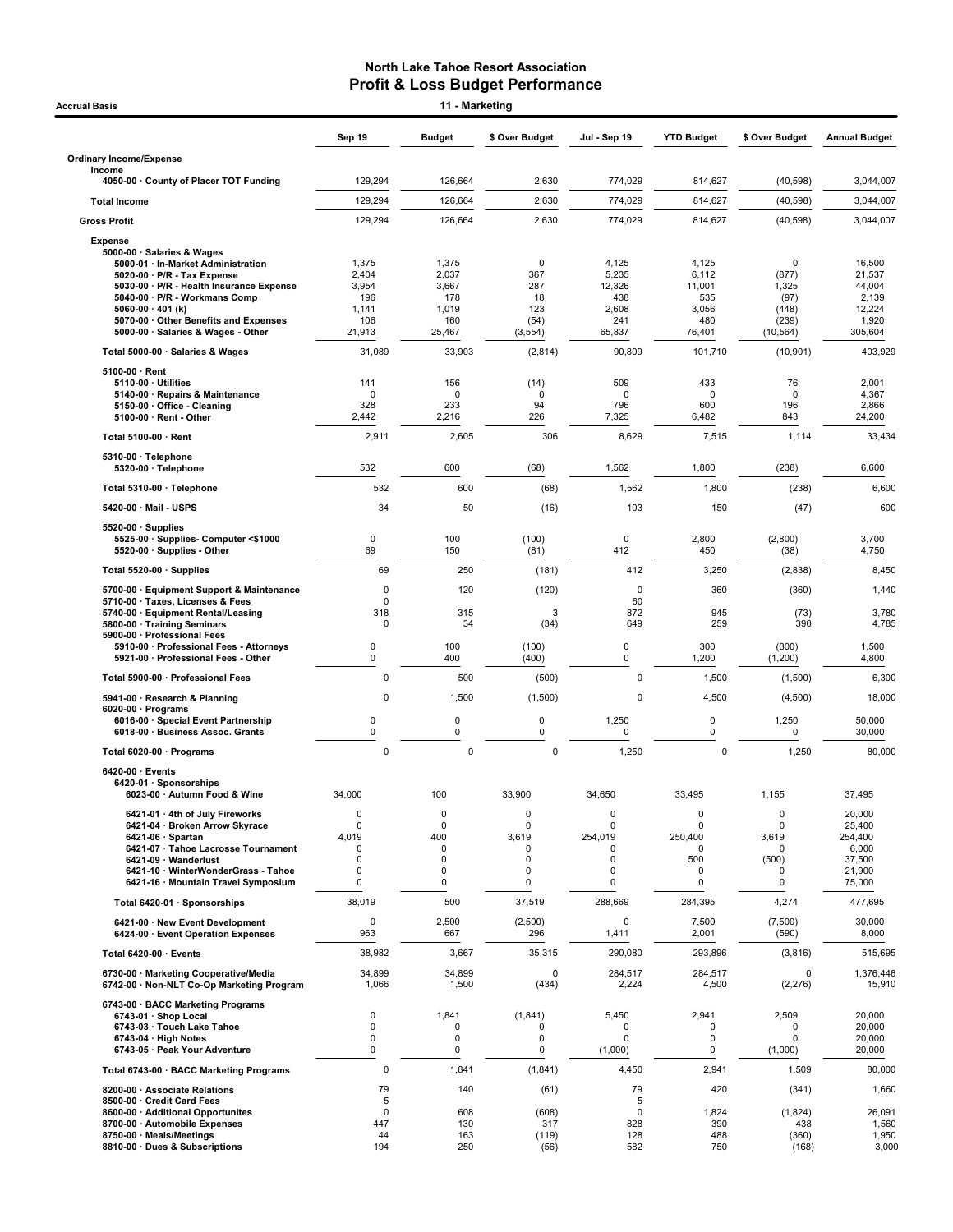Accrual Basis **11 - Marketing** 

|                                                                                          | Sep 19    | <b>Budget</b> | \$ Over Budget | Jul - Sep 19 | <b>YTD Budget</b> | \$ Over Budget | <b>Annual Budget</b> |
|------------------------------------------------------------------------------------------|-----------|---------------|----------------|--------------|-------------------|----------------|----------------------|
| 8910-00 · Travel                                                                         | C         | 0             | $\mathbf 0$    | $\Omega$     | 0                 | $\Omega$       | 6,300                |
| <b>Total Expense</b>                                                                     | 110,669   | 83,075        | 27,594         | 687,238      | 711,714           | (24, 476)      | 2,595,931            |
| <b>Net Ordinary Income</b>                                                               | 18,625    | 43,589        | (24, 964)      | 86,791       | 102,913           | (16, 123)      | 448,076              |
| <b>Other Income/Expense</b><br>Other Income<br>4700-00 · Revenues- Interest & Investment | 23        |               |                | 70           |                   |                |                      |
| <b>Total Other Income</b>                                                                | 23        |               |                | 70           |                   |                |                      |
| <b>Other Expense</b><br>8990-00 · Allocated                                              | 34,759    | 44,343        | (9,584)        | 78,725       | 104,792           | (26,067)       | 448,076              |
| <b>Total Other Expense</b>                                                               | 34,759    | 44,343        | (9,584)        | 78,725       | 104,792           | (26,067)       | 448,076              |
| <b>Net Other Income</b>                                                                  | (34, 736) | (44, 343)     | 9,607          | (78, 656)    | (104, 792)        | 26,136         | (448, 076)           |
| Net Income                                                                               | (16, 111) | (754)         | (15, 357)      | 8,135        | (1, 879)          | 10,014         | $\mathbf 0$          |
|                                                                                          |           |               |                |              |                   |                |                      |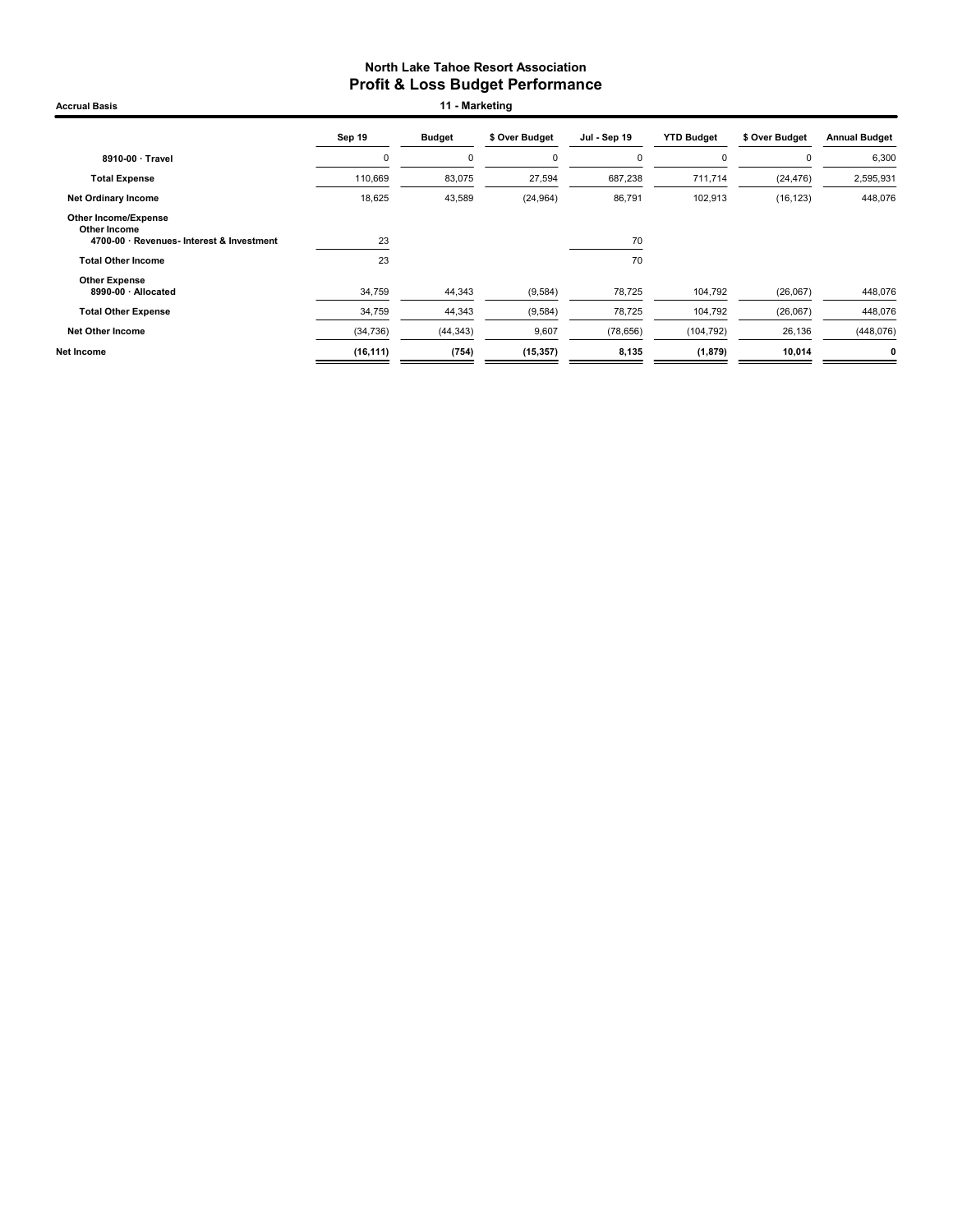# North Lake Tahoe Resort Association **Profit & Loss Budget Performance**<br>30 - Conference

| 30 - Conference<br><b>Accrual Basis</b>                                                                                                                                                                                                                                                                                                                                                                                                                                                                                                                                                                                  |                                                                                                                                  |                                                                                                                            |                                                                                                                             |                                                                                                                                          |                                                                                                                                     |                                                                                                                                |                                                                                                                                                      |  |  |
|--------------------------------------------------------------------------------------------------------------------------------------------------------------------------------------------------------------------------------------------------------------------------------------------------------------------------------------------------------------------------------------------------------------------------------------------------------------------------------------------------------------------------------------------------------------------------------------------------------------------------|----------------------------------------------------------------------------------------------------------------------------------|----------------------------------------------------------------------------------------------------------------------------|-----------------------------------------------------------------------------------------------------------------------------|------------------------------------------------------------------------------------------------------------------------------------------|-------------------------------------------------------------------------------------------------------------------------------------|--------------------------------------------------------------------------------------------------------------------------------|------------------------------------------------------------------------------------------------------------------------------------------------------|--|--|
|                                                                                                                                                                                                                                                                                                                                                                                                                                                                                                                                                                                                                          | Sep 19                                                                                                                           | <b>Budget</b>                                                                                                              | \$ Over Budget                                                                                                              | Jul - Sep 19                                                                                                                             | <b>YTD Budget</b>                                                                                                                   | \$ Over Budget                                                                                                                 | <b>Annual Budget</b>                                                                                                                                 |  |  |
| <b>Ordinary Income/Expense</b>                                                                                                                                                                                                                                                                                                                                                                                                                                                                                                                                                                                           |                                                                                                                                  |                                                                                                                            |                                                                                                                             |                                                                                                                                          |                                                                                                                                     |                                                                                                                                |                                                                                                                                                      |  |  |
| Income<br>4050-00 County of Placer TOT Funding<br>4600-00 · Commissions                                                                                                                                                                                                                                                                                                                                                                                                                                                                                                                                                  | 33,726                                                                                                                           | 33,726                                                                                                                     | 0                                                                                                                           | 97,380                                                                                                                                   | 97,380                                                                                                                              | 0                                                                                                                              | 383,252                                                                                                                                              |  |  |
| 4601-00 Commissions - South Shore<br>4600-00 · Commissions - Other                                                                                                                                                                                                                                                                                                                                                                                                                                                                                                                                                       | 0<br>7,172                                                                                                                       | $\Omega$<br>1,476                                                                                                          | $\mathbf 0$<br>5,696                                                                                                        | 6,563<br>10,880                                                                                                                          | $\Omega$<br>4,389                                                                                                                   | 6,563<br>6,491                                                                                                                 | $\pmb{0}$<br>28,276                                                                                                                                  |  |  |
| Total 4600-00 · Commissions                                                                                                                                                                                                                                                                                                                                                                                                                                                                                                                                                                                              | 7,172                                                                                                                            | 1,476                                                                                                                      | 5,696                                                                                                                       | 17,443                                                                                                                                   | 4,389                                                                                                                               | 13,054                                                                                                                         | 28,276                                                                                                                                               |  |  |
| <b>Total Income</b>                                                                                                                                                                                                                                                                                                                                                                                                                                                                                                                                                                                                      | 40,898                                                                                                                           | 35,202                                                                                                                     | 5,697                                                                                                                       | 114,823                                                                                                                                  | 101,769                                                                                                                             | 13,054                                                                                                                         | 411,528                                                                                                                                              |  |  |
| <b>Gross Profit</b>                                                                                                                                                                                                                                                                                                                                                                                                                                                                                                                                                                                                      | 40,898                                                                                                                           | 35,202                                                                                                                     | 5,697                                                                                                                       | 114,823                                                                                                                                  | 101,769                                                                                                                             | 13,054                                                                                                                         | 411,528                                                                                                                                              |  |  |
| <b>Expense</b><br>5000-00 · Salaries & Wages<br>5010-00 · Sales Commissions<br>5020-00 · P/R - Tax Expense<br>5030-00 · P/R - Health Insurance Expense<br>5040-00 · P/R - Workmans Comp<br>5060-00 $\cdot$ 401 (k)<br>5061-00 · 401k Profit Sharing<br>5070-00 · Other Benefits and Expenses<br>5000-00 · Salaries & Wages - Other<br>Total 5000-00 · Salaries & Wages<br>5100-00 · Rent<br>$5110-00 \cdot$ Utilities<br>5140-00 · Repairs & Maintenance<br>5150-00 Office - Cleaning<br>$5100-00 \cdot$ Rent - Other<br>Total 5100-00 · Rent<br>5310-00 · Telephone<br>5320-00 · Telephone<br>Total 5310-00 · Telephone | 2.433<br>708<br>3.421<br>60<br>358<br>$\Omega$<br>73<br>9,696<br>16,750<br>69<br>$\Omega$<br>160<br>1,146<br>1,374<br>290<br>290 | 800<br>1,064<br>1.754<br>88<br>501<br>80<br>$\Omega$<br>12,514<br>16,800<br>66<br>45<br>94<br>1,025<br>1,230<br>300<br>300 | 1.633<br>(356)<br>1.667<br>(27)<br>(142)<br>(80)<br>73<br>(2, 818)<br>(50)<br>3<br>(45)<br>66<br>121<br>144<br>(10)<br>(10) | 8.932<br>2,594<br>7.417<br>260<br>1,423<br>$\Omega$<br>146<br>34,658<br>55,430<br>248<br>$\Omega$<br>388<br>3,437<br>4,073<br>859<br>859 | 2.400<br>3,191<br>5,262<br>263<br>1,502<br>240<br>$\Omega$<br>37,542<br>50,400<br>198<br>135<br>282<br>3,075<br>3,690<br>900<br>900 | 6.532<br>(597)<br>2.155<br>(3)<br>(79)<br>(240)<br>146<br>(2,884)<br>5,030<br>50<br>(135)<br>106<br>362<br>383<br>(41)<br>(41) | 9.600<br>12,764<br>21.048<br>1,051<br>6,007<br>960<br>$\mathbf 0$<br>150,168<br>201,598<br>792<br>540<br>1,128<br>12,300<br>14,760<br>3,600<br>3,600 |  |  |
| 5420-00 Mail - USPS                                                                                                                                                                                                                                                                                                                                                                                                                                                                                                                                                                                                      | 17                                                                                                                               | 15                                                                                                                         | $\overline{2}$                                                                                                              | 50                                                                                                                                       | 45                                                                                                                                  | 5                                                                                                                              | 180                                                                                                                                                  |  |  |
| 5520-00 · Supplies<br>5525-00 · Supplies- Computer <\$1000<br>5520-00 · Supplies - Other                                                                                                                                                                                                                                                                                                                                                                                                                                                                                                                                 | $\pmb{0}$<br>21                                                                                                                  | 31<br>43                                                                                                                   | (31)<br>(22)                                                                                                                | $\pmb{0}$<br>120                                                                                                                         | 93<br>98                                                                                                                            | (93)<br>22                                                                                                                     | 372<br>594                                                                                                                                           |  |  |
| Total 5520-00 · Supplies                                                                                                                                                                                                                                                                                                                                                                                                                                                                                                                                                                                                 | 21                                                                                                                               | 74                                                                                                                         | (53)                                                                                                                        | 120                                                                                                                                      | 191                                                                                                                                 | (71)                                                                                                                           | 966                                                                                                                                                  |  |  |
| 5700-00 · Equipment Support & Maintenance<br>5710-00 · Taxes, Licenses & Fees<br>5740-00 · Equipment Rental/Leasing<br>6730-00 · Marketing Cooperative/Media<br>8200-00 · Associate Relations<br>8810-00 · Dues & Subscriptions                                                                                                                                                                                                                                                                                                                                                                                          | $\mathbf 0$<br>$\overline{2}$<br>142<br>10,576<br>0<br>0                                                                         | $\mathbf 0$<br>$\mathbf 0$<br>125<br>10,576<br>80<br>20                                                                    | $\mathbf 0$<br>$\overline{2}$<br>17<br>$\mathsf 0$<br>(80)<br>(20)                                                          | $\mathbf 0$<br>31<br>386<br>31,731<br>0<br>$\overline{2}$                                                                                | $\mathbf 0$<br>$\mathbf 0$<br>374<br>31,731<br>240<br>60                                                                            | $\mathbf 0$<br>31<br>12<br>$\mathbf 0$<br>(240)<br>(58)                                                                        | 240<br>$\Omega$<br>1,496<br>126,916<br>960<br>240                                                                                                    |  |  |
| <b>Total Expense</b>                                                                                                                                                                                                                                                                                                                                                                                                                                                                                                                                                                                                     | 29,172                                                                                                                           | 29,220                                                                                                                     | (48)                                                                                                                        | 92,683                                                                                                                                   | 87,631                                                                                                                              | 5,052                                                                                                                          | 350,956                                                                                                                                              |  |  |
| <b>Net Ordinary Income</b>                                                                                                                                                                                                                                                                                                                                                                                                                                                                                                                                                                                               | 11,726                                                                                                                           | 5,982                                                                                                                      | 5,744                                                                                                                       | 22,141                                                                                                                                   | 14,138                                                                                                                              | 8,003                                                                                                                          | 60,572                                                                                                                                               |  |  |
| Other Income/Expense<br><b>Other Expense</b>                                                                                                                                                                                                                                                                                                                                                                                                                                                                                                                                                                             |                                                                                                                                  |                                                                                                                            |                                                                                                                             |                                                                                                                                          |                                                                                                                                     |                                                                                                                                |                                                                                                                                                      |  |  |
| 8990-00 · Allocated                                                                                                                                                                                                                                                                                                                                                                                                                                                                                                                                                                                                      | 4,689                                                                                                                            | 5,982                                                                                                                      | (1, 293)                                                                                                                    | 10,621                                                                                                                                   | 14,138                                                                                                                              | (3, 517)                                                                                                                       | 60,572                                                                                                                                               |  |  |
| <b>Total Other Expense</b>                                                                                                                                                                                                                                                                                                                                                                                                                                                                                                                                                                                               | 4,689                                                                                                                            | 5,982                                                                                                                      | (1, 293)                                                                                                                    | 10,621                                                                                                                                   | 14,138                                                                                                                              | (3, 517)                                                                                                                       | 60,572                                                                                                                                               |  |  |
| <b>Net Other Income</b>                                                                                                                                                                                                                                                                                                                                                                                                                                                                                                                                                                                                  | (4,689)                                                                                                                          | (5,982)                                                                                                                    | 1,293                                                                                                                       | (10, 621)                                                                                                                                | (14, 138)                                                                                                                           | 3,517                                                                                                                          | (60, 572)                                                                                                                                            |  |  |
| Net Income                                                                                                                                                                                                                                                                                                                                                                                                                                                                                                                                                                                                               | 7,037                                                                                                                            | $\mathbf 0$                                                                                                                | 7,037                                                                                                                       | 11,520                                                                                                                                   | 0                                                                                                                                   | 11,520                                                                                                                         | $\pmb{0}$                                                                                                                                            |  |  |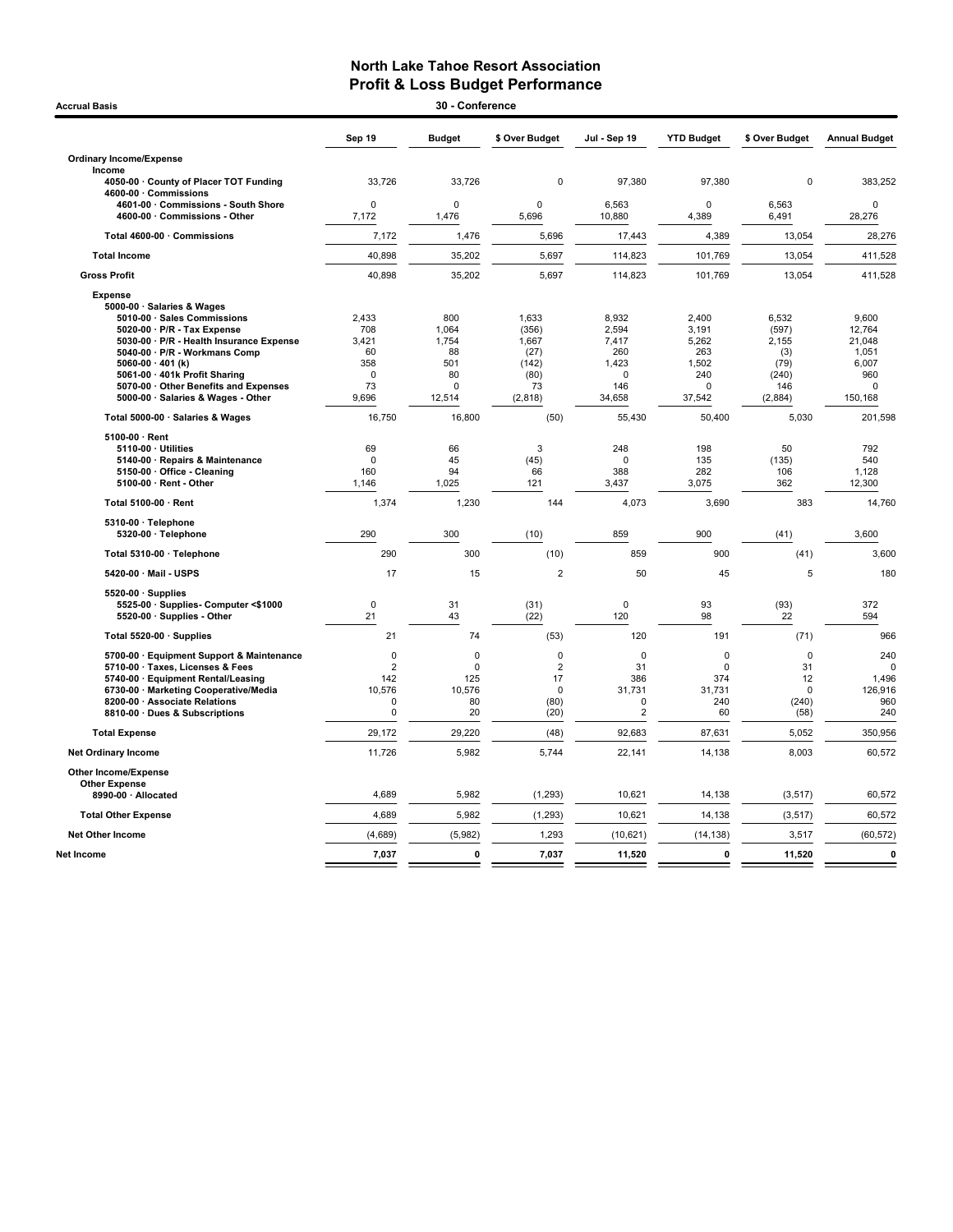Accrual Basis 42 - Visitor Center

|                                                                                                                                                                                                                                                                                                               | Sep 19                                                                              | <b>Budget</b>                                               | \$ Over Budget                                               | Jul - Sep 19                                                        | <b>YTD Budget</b>                                             | \$ Over Budget                                                         | <b>Annual Budget</b>                                                |
|---------------------------------------------------------------------------------------------------------------------------------------------------------------------------------------------------------------------------------------------------------------------------------------------------------------|-------------------------------------------------------------------------------------|-------------------------------------------------------------|--------------------------------------------------------------|---------------------------------------------------------------------|---------------------------------------------------------------|------------------------------------------------------------------------|---------------------------------------------------------------------|
| <b>Ordinary Income/Expense</b>                                                                                                                                                                                                                                                                                |                                                                                     |                                                             |                                                              |                                                                     |                                                               |                                                                        |                                                                     |
| Income<br>4050-00 · County of Placer TOT Funding                                                                                                                                                                                                                                                              | 29,961                                                                              | 29,960                                                      | $\mathbf{1}$                                                 | 94.620                                                              | 94,620                                                        | $\Omega$                                                               | 398,306                                                             |
| 46000 · Merchandise Sales<br>4502-00 · Non-Retail VIC income<br>46000 · Merchandise Sales - Other                                                                                                                                                                                                             | $\Omega$<br>10,713                                                                  | 400<br>12,700                                               | (400)<br>(1,987)                                             | 20<br>39,155                                                        | 1,200<br>42,400                                               | (1, 180)<br>(3, 245)                                                   | 4,800<br>108,100                                                    |
| Total 46000 · Merchandise Sales                                                                                                                                                                                                                                                                               | 10,713                                                                              | 13,100                                                      | (2, 387)                                                     | 39,175                                                              | 43,600                                                        | (4, 425)                                                               | 112,900                                                             |
| <b>Total Income</b>                                                                                                                                                                                                                                                                                           | 40,674                                                                              | 43,060                                                      | (2, 386)                                                     | 133,795                                                             | 138,220                                                       | (4, 425)                                                               | 511,206                                                             |
| <b>Gross Profit</b>                                                                                                                                                                                                                                                                                           | 40,674                                                                              | 43,060                                                      | (2, 386)                                                     | 133,795                                                             | 138,220                                                       | (4, 425)                                                               | 511,206                                                             |
| <b>Expense</b><br>5000-00 · Salaries & Wages<br>$5020-00 \cdot P/R$ - Tax Expense<br>5030-00 · P/R - Health Insurance Expense<br>5040-00 · P/R - Workmans Comp<br>5060-00 $\cdot$ 401 (k)<br>5070-00 Other Benefits and Expenses<br>5000-00 · Salaries & Wages - Other                                        | 1,545<br>2,228<br>675<br>725<br>37<br>14,142                                        | 1,240<br>2,225<br>569<br>506<br>80<br>12,650                | 305<br>3<br>106<br>219<br>(43)<br>1,492                      | 5,212<br>5,034<br>2,076<br>1,853<br>99<br>52,225                    | 4,670<br>6,675<br>2,144<br>1,906<br>240<br>47,650             | 542<br>(1,641)<br>(68)<br>(53)<br>(141)<br>4,575                       | 17.362<br>26,700<br>7,856<br>6,984<br>960<br>174,600                |
| Total 5000-00 · Salaries & Wages                                                                                                                                                                                                                                                                              | 19,352                                                                              | 17,270                                                      | 2,082                                                        | 66,498                                                              | 63,285                                                        | 3,213                                                                  | 234,462                                                             |
| 5100-00 · Rent<br>5110-00 · Utilities<br>5140-00 · Repairs & Maintenance<br>5150-00 · Office - Cleaning<br>5100-00 · Rent - Other                                                                                                                                                                             | 365<br>$\Omega$<br>32<br>6,502                                                      | 600<br>1,000<br>50<br>6,500                                 | (235)<br>(1,000)<br>(18)<br>$\overline{2}$                   | 1,197<br>120<br>78<br>19,505                                        | 1.700<br>3,000<br>150<br>19,500                               | (503)<br>(2,880)<br>(72)<br>5                                          | 7.600<br>12,000<br>2,500<br>78,800                                  |
| Total 5100-00 · Rent                                                                                                                                                                                                                                                                                          | 6,898                                                                               | 8,150                                                       | (1, 252)                                                     | 20,899                                                              | 24,350                                                        | (3, 451)                                                               | 100,900                                                             |
| 5310-00 · Telephone<br>5320-00 · Telephone                                                                                                                                                                                                                                                                    | 228                                                                                 | 242                                                         | (14)                                                         | 677                                                                 | 726                                                           | (49)                                                                   | 2,904                                                               |
| Total 5310-00 · Telephone                                                                                                                                                                                                                                                                                     | 228                                                                                 | 242                                                         | (14)                                                         | 677                                                                 | 726                                                           | (49)                                                                   | 2,904                                                               |
| 5420-00 · Mail - USPS                                                                                                                                                                                                                                                                                         | 12                                                                                  | 50                                                          | (38)                                                         | 35                                                                  | 150                                                           | (115)                                                                  | 600                                                                 |
| 5520-00 · Supplies<br>5525-00 · Supplies- Computer <\$1000<br>5520-00 · Supplies - Other                                                                                                                                                                                                                      | $\mathbf 0$<br>280                                                                  | 129<br>158                                                  | (129)<br>122                                                 | 0<br>832                                                            | 251<br>1,834                                                  | (251)<br>(1,002)                                                       | 1,310<br>4.894                                                      |
| Total 5520-00 · Supplies                                                                                                                                                                                                                                                                                      | 280                                                                                 | 287                                                         | (7)                                                          | 832                                                                 | 2,085                                                         | (1, 253)                                                               | 6,204                                                               |
| 5610-00 · Depreciation<br>5700-00 · Equipment Support & Maintenance<br>5710-00 · Taxes, Licenses & Fees<br>5740-00 · Equipment Rental/Leasing<br>5800-00 · Training Seminars<br>5850-00 · Artist of Month - Commissions<br>6740-00 · Media/Collateral/Production<br>6742-00 · Non-NLT Co-Op Marketing Program | 118<br>$\mathbf 0$<br>$\Omega$<br>236<br>$\Omega$<br>$\mathbf 0$<br>$\Omega$<br>200 | 118<br>100<br>155<br>235<br>500<br>360<br>$\Omega$<br>1,000 | (0)<br>(100)<br>(155)<br>(500)<br>(360)<br>$\Omega$<br>(800) | 354<br>$\mathbf 0$<br>20<br>659<br>$\mathsf 0$<br>1,175<br>0<br>600 | 354<br>300<br>155<br>705<br>500<br>1,080<br>$\Omega$<br>3,000 | (0)<br>(300)<br>(135)<br>(46)<br>(500)<br>95<br>$\Omega$<br>(2,400)    | 1,180<br>1,200<br>155<br>2,820<br>3,000<br>4,320<br>3,000<br>12,000 |
| 8100-00 · Cost of Goods Sold<br>51100 · Freight and Shipping Costs<br>52500 · Purchase Discounts<br>59900 · POS Inventory Adjustments                                                                                                                                                                         | 12<br>$\mathbf 0$<br>65                                                             | 100                                                         | (88)                                                         | 341<br>(1)<br>71                                                    | 500                                                           | (159)                                                                  | 1,190                                                               |
| 8100-00 · Cost of Goods Sold - Other                                                                                                                                                                                                                                                                          | 5,315                                                                               | 6,350                                                       | (1,035)                                                      | 19,572                                                              | 21,200                                                        | (1,628)                                                                | 54,050                                                              |
| Total 8100-00 · Cost of Goods Sold<br>8200-00 · Associate Relations<br>8500-00 · Credit Card Fees<br>8700-00 · Automobile Expenses<br>8750-00 · Meals/Meetings<br>8810-00 Dues & Subscriptions<br>8910-00 · Travel                                                                                            | 5,393<br>$\Omega$<br>347<br>99<br>14<br>$\Omega$<br>$\Omega$                        | 6,450<br>58<br>459<br>100<br>65<br>$\Omega$<br>$\Omega$     | (1,058)<br>(58)<br>(112)<br>(1)<br>(52)<br>0<br>$\mathbf 0$  | 19,984<br>0<br>1,195<br>161<br>41<br>$\Omega$<br>$\Omega$           | 21,700<br>174<br>1,527<br>300<br>195<br>$\Omega$<br>0         | (1,716)<br>(174)<br>(332)<br>(139)<br>(155)<br>$\Omega$<br>$\mathbf 0$ | 55,240<br>696<br>3,954<br>950<br>780<br>100<br>1,500                |
| <b>Total Expense</b>                                                                                                                                                                                                                                                                                          | 33,176                                                                              | 35,599                                                      | (2, 423)                                                     | 113,129                                                             | 120,586                                                       | (7, 457)                                                               | 435,965                                                             |
| <b>Net Ordinary Income</b>                                                                                                                                                                                                                                                                                    | 7,498                                                                               | 7,461                                                       | 37                                                           | 20,666                                                              | 17,634                                                        | 3,032                                                                  | 75,241                                                              |
| <b>Other Income/Expense</b><br><b>Other Expense</b><br>8990-00 · Allocated                                                                                                                                                                                                                                    | 5,849                                                                               | 7,462                                                       | (1,613)                                                      | 13,249                                                              | 17,635                                                        | (4, 386)                                                               | 75,243                                                              |
| <b>Total Other Expense</b>                                                                                                                                                                                                                                                                                    | 5,849                                                                               | 7,462                                                       | (1,613)                                                      | 13,249                                                              | 17,635                                                        | (4, 386)                                                               | 75,243                                                              |
| <b>Net Other Income</b>                                                                                                                                                                                                                                                                                       | (5, 849)                                                                            | (7, 462)                                                    | 1,613                                                        | (13, 249)                                                           | (17, 635)                                                     | 4.386                                                                  | (75, 243)                                                           |
| Net Income                                                                                                                                                                                                                                                                                                    | 1,649                                                                               | (1)                                                         | 1,650                                                        | 7,417                                                               | (1)                                                           | 7,418                                                                  | (2)                                                                 |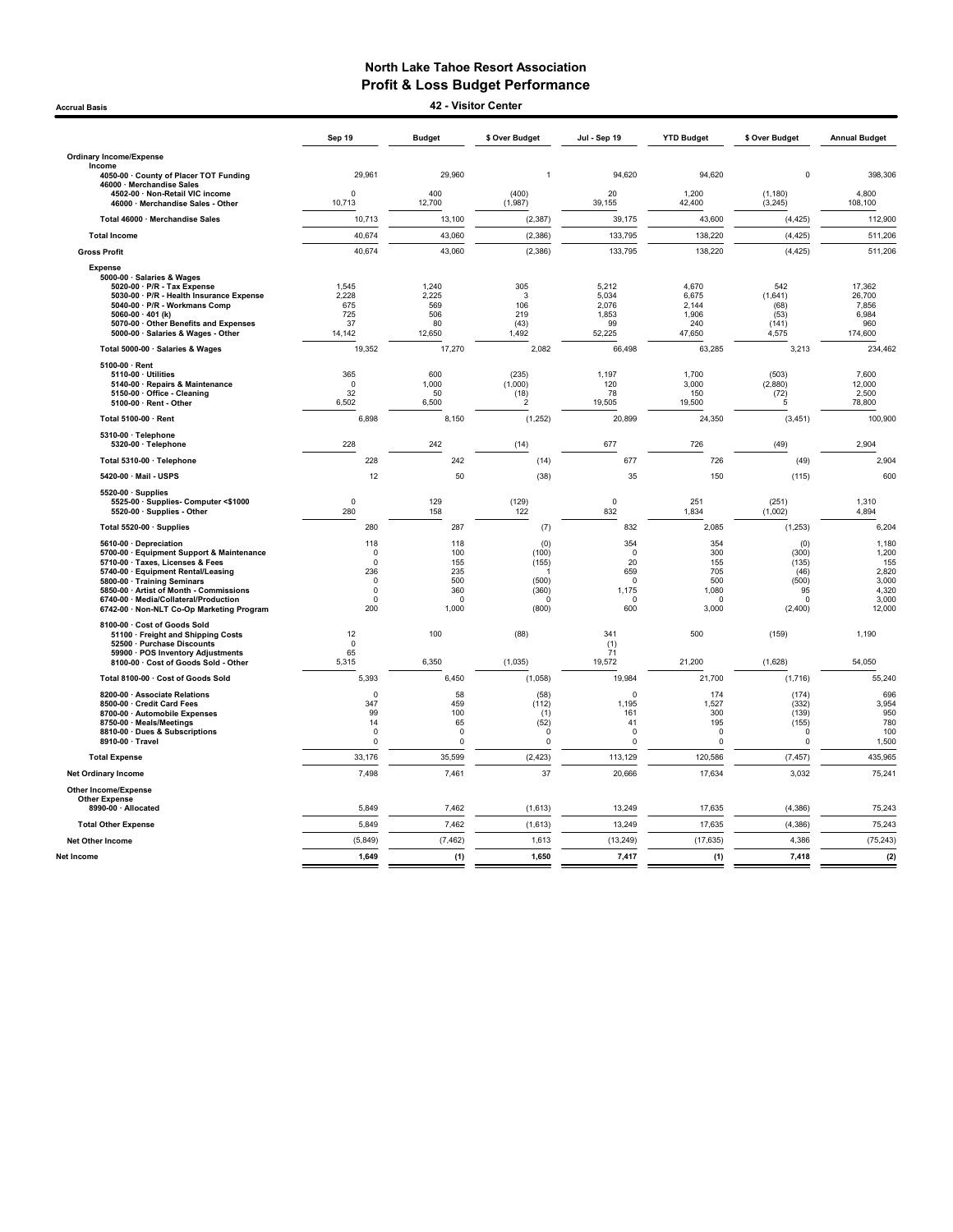**Accrual Basis** 

|                                                                                                                                                                                                                           | Sep 19                                                        | <b>Budget</b>                          | \$ Over Bu                          | Jul - Sep 19                        | <b>YTD Budget</b>              | \$ Over Bu                              | <b>Annual Bu</b>                    |
|---------------------------------------------------------------------------------------------------------------------------------------------------------------------------------------------------------------------------|---------------------------------------------------------------|----------------------------------------|-------------------------------------|-------------------------------------|--------------------------------|-----------------------------------------|-------------------------------------|
| <b>Ordinary Income/Expense</b>                                                                                                                                                                                            |                                                               |                                        |                                     |                                     |                                |                                         |                                     |
| Income<br>4050-00 · County of Placer TOT Funding                                                                                                                                                                          | 15,621                                                        | 15,621                                 | $\mathbf 0$                         | 47,597                              | 47,597                         | 0                                       | 88,866                              |
| <b>Total Income</b>                                                                                                                                                                                                       | 15,621                                                        | 15,621                                 | $\mathbf 0$                         | 47,597                              | 47,597                         | $\pmb{0}$                               | 88,866                              |
| <b>Gross Profit</b>                                                                                                                                                                                                       | 15,621                                                        | 15,621                                 | $\mathbf 0$                         | 47,597                              | 47,597                         | $\mathbf 0$                             | 88,866                              |
| <b>Expense</b><br>5000-00 · Salaries & Wages<br>5020-00 · P/R - Tax Expense<br>5030-00 · P/R - Health Insurance Expense<br>5040-00 · P/R - Workmans Comp<br>5060-00 $\cdot$ 401 (k)<br>5000-00 · Salaries & Wages - Other | 0<br>$\mathbf 0$<br>$\mathbf 0$<br>$\mathbf 0$<br>$\mathbf 0$ | 33<br>4<br>$\overline{4}$<br>23<br>567 | (33)<br>(4)<br>(4)<br>(23)<br>(567) | 0<br>0<br>$\Omega$<br>0<br>0        | 99<br>12<br>12<br>69<br>1,701  | (99)<br>(12)<br>(12)<br>(69)<br>(1,701) | 396<br>48<br>48<br>276<br>6,804     |
| Total 5000-00 · Salaries & Wages                                                                                                                                                                                          | 0                                                             | 631                                    | (631)                               | $\mathbf 0$                         | 1,893                          | (1,893)                                 | 7,572                               |
| $5100-00 \cdot$ Rent<br>5110-00 · Utilities<br>5140-00 · Repairs & Maintenance<br>5150-00 · Office - Cleaning<br>5100-00 · Rent - Other                                                                                   | $\mathbf 0$<br>$\mathbf 0$<br>$\Omega$<br>544                 | 5<br>$\mathbf 0$<br>8<br>72            | (5)<br>$\mathbf 0$<br>(8)<br>472    | $\mathbf 0$<br>0<br>$\Omega$<br>544 | 16<br>$\mathbf 0$<br>21<br>216 | (16)<br>0<br>(21)<br>328                | 36<br>6<br>41<br>504                |
| Total 5100-00 · Rent                                                                                                                                                                                                      | 544                                                           | 85                                     | 459                                 | 544                                 | 253                            | 291                                     | 587                                 |
| 5310-00 · Telephone<br>5320-00 · Telephone                                                                                                                                                                                | $\mathbf 0$                                                   | 36                                     | (36)                                | 0                                   | 159                            | (159)                                   | 230                                 |
| Total 5310-00 · Telephone                                                                                                                                                                                                 | 0                                                             | 36                                     | (36)                                | 0                                   | 159                            | (159)                                   | 230                                 |
| 5420-00 · Mail - USPS                                                                                                                                                                                                     | $\mathbf 0$                                                   | $\mathbf 0$                            | $\Omega$                            | $\mathbf 0$                         | 9                              | (9)                                     | 18                                  |
| 5510-00 · Insurance/Bonding<br>$5520-00 \cdot$ Supplies                                                                                                                                                                   | 0                                                             | 17                                     | (17)                                | 0                                   | 27                             | (27)                                    | 64                                  |
| 5525-00 · Supplies- Computer <\$1000<br>5520-00 · Supplies - Other                                                                                                                                                        | $\mathbf 0$<br>2,528                                          | 12<br>3,500                            | (12)<br>(972)                       | 0<br>2,528                          | 1,524<br>10,500                | (1,524)<br>(7, 972)                     | 1,560<br>10,510                     |
| Total 5520-00 · Supplies                                                                                                                                                                                                  | 2,528                                                         | 3,512                                  | (984)                               | 2,528                               | 12,024                         | (9, 496)                                | 12,070                              |
| 5740-00 · Equipment Rental/Leasing                                                                                                                                                                                        | 0                                                             | 36                                     | (36)                                | 0                                   | 116                            | (116)                                   | 216                                 |
| 5900-00 · Professional Fees<br>5921-00 · Professional Fees - Other                                                                                                                                                        | 10,000                                                        | 10,000                                 | 0                                   | 30,148                              | 30,000                         | 148                                     | 55,000                              |
| Total 5900-00 · Professional Fees                                                                                                                                                                                         | 10,000                                                        | 10,000                                 | $\mathbf 0$                         | 30,148                              | 30,000                         | 148                                     | 55,000                              |
| 8700-00 · Automobile Expenses<br>8750-00 · Meals/Meetings<br>8810-00 · Dues & Subscriptions                                                                                                                               | 0<br>0<br>0                                                   | 8<br>1<br>0                            | (8)<br>(1)<br>0                     | 0<br>0<br>0                         | 8<br>1<br>46                   | (8)<br>(1)<br>(46)                      | 25<br>$\overline{4}$<br>$\mathbf 0$ |
| <b>Total Expense</b>                                                                                                                                                                                                      | 13,072                                                        | 14,326                                 | (1, 254)                            | 33,220                              | 44,536                         | (11, 316)                               | 75,786                              |
| <b>Net Ordinary Income</b>                                                                                                                                                                                                | 2,549                                                         | 1,295                                  | 1,254                               | 14,377                              | 3,061                          | 11,316                                  | 13,080                              |
| <b>Other Income/Expense</b><br><b>Other Expense</b>                                                                                                                                                                       |                                                               |                                        |                                     |                                     |                                |                                         |                                     |
| 8990-00 · Allocated                                                                                                                                                                                                       | 1,015                                                         | 1,295                                  | (280)                               | 2,299                               | 3,061                          | (762)                                   | 13,080                              |
| <b>Total Other Expense</b>                                                                                                                                                                                                | 1,015                                                         | 1,295                                  | (280)                               | 2,299                               | 3,061                          | (762)                                   | 13,080                              |
| <b>Net Other Income</b>                                                                                                                                                                                                   | (1,015)                                                       | (1, 295)                               | 280                                 | (2, 299)                            | (3,061)                        | 762                                     | (13,080)                            |
| Net Income                                                                                                                                                                                                                | 1,533                                                         | $\mathbf{0}$                           | 1,533                               | 12,078                              | 0                              | 12,078                                  | $\pmb{0}$                           |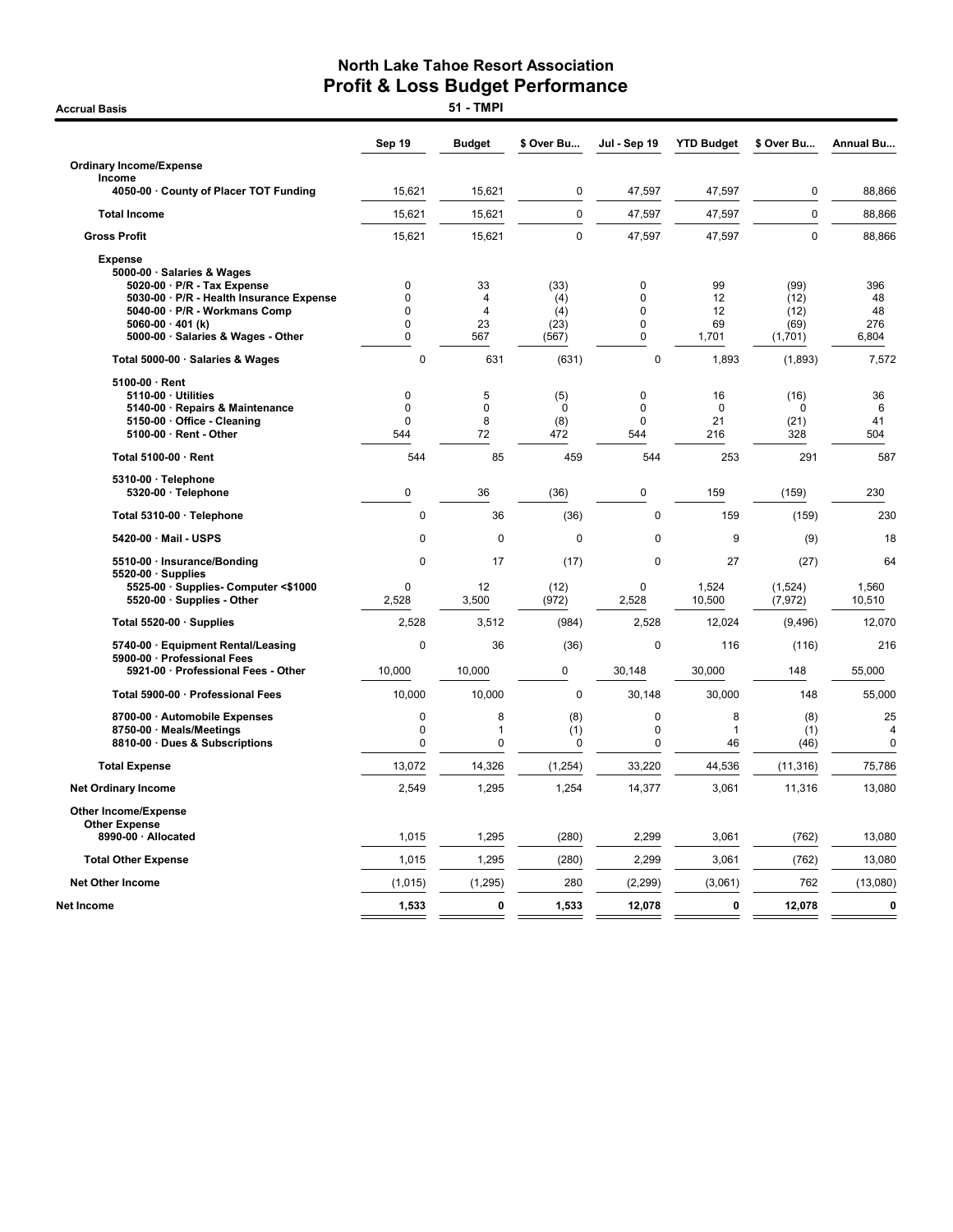| 60 - Membership<br><b>Accrual Basis</b>                                                                                                                                                                                                  |                                              |                                           |                                   |                                          |                                                |                                        |                                                 |
|------------------------------------------------------------------------------------------------------------------------------------------------------------------------------------------------------------------------------------------|----------------------------------------------|-------------------------------------------|-----------------------------------|------------------------------------------|------------------------------------------------|----------------------------------------|-------------------------------------------------|
|                                                                                                                                                                                                                                          | Sep 19                                       | <b>Budget</b>                             | \$ Over Budget                    | Jul - Sep 19                             | <b>YTD Budget</b>                              | \$ Over Budget                         | <b>Annual Budget</b>                            |
| <b>Ordinary Income/Expense</b>                                                                                                                                                                                                           |                                              |                                           |                                   |                                          |                                                |                                        |                                                 |
| Income<br>4200-00 · Membership Dues Revenue<br>4250-00 · Revenues-Membership Activities<br>4250-01 · Community Awards                                                                                                                    | 11,096                                       | 10,833                                    | 263                               | 33,267                                   | 32,500                                         | 767                                    | 130.000                                         |
| 4250-04 · Silent Auction<br>4250-05 · Sponsorships<br>4250-01 Community Awards - Other                                                                                                                                                   | 0<br>0<br>0                                  | 0<br>0<br>0                               | 0<br>0<br>0                       | 0<br>0<br>0                              | 0<br>$\mathbf 0$<br>$\pmb{0}$                  | 0<br>0<br>0                            | 17,000<br>17,000<br>16,000                      |
| Total 4250-01 · Community Awards                                                                                                                                                                                                         | $\mathbf 0$                                  | $\mathbf 0$                               | $\mathbf 0$                       | 0                                        | 0                                              | $\mathsf 0$                            | 50,000                                          |
| 4250-02 · Chamber Events<br>4250-03 · Summer/Winter Rec Luncheon<br>4251-00 · Tues AM Breakfast Club                                                                                                                                     | 0<br>0                                       | $\mathbf 0$<br>$\mathbf 0$                | 0<br>$\mathbf 0$                  | 0<br>0                                   | 0<br>$\mathbf 0$                               | $\mathbf 0$<br>$\mathbf 0$             | 2,500<br>2,700                                  |
| 4251-01 · Tues AM Breakfast Club Sponsors<br>4251-00 · Tues AM Breakfast Club - Other                                                                                                                                                    | $\Omega$<br>255                              | 583<br>0                                  | (583)<br>255                      | $\mathbf 0$<br>890                       | 1,750<br>0                                     | (1,750)<br>890                         | 7,000<br>3,000                                  |
| Total 4251-00 · Tues AM Breakfast Club                                                                                                                                                                                                   | 255                                          | 583                                       | (328)                             | 890                                      | 1,750                                          | (860)                                  | 10,000                                          |
| 4250-00 · Revenues-Membership Activities - Other                                                                                                                                                                                         | 961                                          |                                           |                                   | 2,476                                    |                                                |                                        |                                                 |
| Total 4250-00 · Revenues-Membership Activities                                                                                                                                                                                           | 1,216                                        | 583                                       | 633                               | 3,366                                    | 1,750                                          | 1,616                                  | 65,200                                          |
| 4253-00 · Revenue-Other                                                                                                                                                                                                                  | 0                                            | 333                                       | (333)                             | 0                                        | 1,000                                          | (1,000)                                | 4,000                                           |
| <b>Total Income</b>                                                                                                                                                                                                                      | 12,312                                       | 11,750                                    | 562                               | 36,633                                   | 35,250                                         | 1,383                                  | 199,200                                         |
| <b>Gross Profit</b>                                                                                                                                                                                                                      | 12,312                                       | 11,750                                    | 562                               | 36,633                                   | 35,250                                         | 1,383                                  | 199,200                                         |
| <b>Expense</b><br>5000-00 · Salaries & Wages<br>5000-01 · In-Market Administration                                                                                                                                                       | (1, 375)                                     | (1, 375)                                  | 0                                 | (4, 125)                                 | (4, 125)                                       | 0                                      | (16, 500)                                       |
| 5020-00 · P/R - Tax Expense                                                                                                                                                                                                              | 1,895                                        | 434                                       | 1,461                             | 2,372                                    | 1,303                                          | 1,069                                  | 5,211                                           |
| 5030-00 · P/R - Health Insurance Expense<br>5040-00 · P/R - Workmans Comp                                                                                                                                                                | 1,083<br>94                                  | 849<br>44                                 | 234<br>50                         | 1,694<br>142                             | 2,547<br>133                                   | (853)<br>9                             | 10,188<br>532                                   |
| 5060-00 $\cdot$ 401 (k)<br>5070-00 Other Benefits and Expenses                                                                                                                                                                           | 1,016<br>$\overline{4}$                      | 253<br>13                                 | 763<br>(9)                        | 1,319<br>8                               | 760<br>40                                      | 559<br>(32)                            | 3,038<br>160                                    |
| 5000-00 · Salaries & Wages - Other                                                                                                                                                                                                       | 3,171                                        | 6,329                                     | (3, 158)                          | 12,352                                   | 18,987                                         | (6, 635)                               | 75,948                                          |
| Total 5000-00 · Salaries & Wages                                                                                                                                                                                                         | 5,888                                        | 6,548                                     | (660)                             | 13,762                                   | 19,644                                         | (5,883)                                | 78,577                                          |
| 5100-00 · Rent                                                                                                                                                                                                                           |                                              |                                           |                                   |                                          |                                                |                                        |                                                 |
| $5110-00 \cdot$ Utilities<br>5140-00 · Repairs & Maintenance<br>5150-00 · Office - Cleaning<br>$5100-00 \cdot$ Rent - Other                                                                                                              | 33<br>0<br>76<br>93                          | 36<br>44<br>27<br>497                     | (3)<br>(44)<br>49<br>(404)        | 118<br>0<br>184<br>1,367                 | 108<br>131<br>80<br>1,491                      | 10<br>(131)<br>104<br>(124)            | 430<br>525<br>320<br>5,965                      |
| Total 5100-00 · Rent                                                                                                                                                                                                                     | 202                                          | 603                                       | (402)                             | 1,670                                    | 1,810                                          | (140)                                  | 7,240                                           |
| 5310-00 · Telephone<br>5320-00 · Telephone                                                                                                                                                                                               | 115                                          | 150                                       | (35)                              | 341                                      | 450                                            | (109)                                  | 1,800                                           |
| Total 5310-00 · Telephone                                                                                                                                                                                                                | 115                                          | 150                                       | (35)                              | 341                                      | 450                                            | (109)                                  | 1,800                                           |
| 5420-00 Mail USPS                                                                                                                                                                                                                        | 8                                            | 8                                         | (0)                               | 24                                       | 25                                             | (1)                                    | 100                                             |
| $5520-00 \cdot$ Supplies<br>5525-00 · Supplies- Computer <\$1000<br>5520-00 · Supplies - Other                                                                                                                                           | 0<br>10                                      | 42<br>83                                  | (42)<br>(73)                      | 0<br>57                                  | 125<br>250                                     | (125)<br>(193)                         | 500<br>1,000                                    |
| Total 5520-00 · Supplies                                                                                                                                                                                                                 | 10                                           | 125                                       | (115)                             | 57                                       | 375                                            | (318)                                  | 1,500                                           |
| 5710-00 · Taxes, Licenses & Fees<br>5740-00 · Equipment Rental/Leasing<br>5800-00 · Training Seminars                                                                                                                                    | 0<br>176<br>0                                | 0<br>225<br>21                            | 0<br>(49)<br>(21)                 | 14<br>508<br>0                           | $\mathbf 0$<br>675<br>62                       | 14<br>(167)<br>(62)                    | 0<br>2,700<br>250                               |
| 5900-00 · Professional Fees<br>5921-00 · Professional Fees - Other                                                                                                                                                                       | 0                                            | 83                                        | (83)                              | 0                                        | 250                                            | (250)                                  | 1,000                                           |
| Total 5900-00 · Professional Fees                                                                                                                                                                                                        | 0                                            | 83                                        | (83)                              | $\mathbf 0$                              | 250                                            | (250)                                  | 1,000                                           |
| 6423-00 · Membership Activities                                                                                                                                                                                                          |                                              |                                           |                                   |                                          |                                                |                                        |                                                 |
| 6434-00 · Community Awards Dinner<br>6435-00 · Shop Local Event<br>6436-00 · Membership - Wnt/Sum Rec Lunch<br>6437-00 · Tuesday Morning Breakfast Club<br>6442-00 · Public Relations/Website<br>6423-00 · Membership Activities - Other | 0<br>0<br>0<br>518<br>339<br>377             | 0<br>$\mathbf 0$<br>0<br>500<br>417<br>50 | 0<br>0<br>0<br>18<br>(78)<br>327  | 285<br>0<br>318<br>1,031<br>1,896<br>994 | 0<br>0<br>$\mathbf 0$<br>1,500<br>1,250<br>150 | 285<br>0<br>318<br>(469)<br>646<br>844 | 27,500<br>5,000<br>0<br>6,000<br>5,000<br>8,500 |
| Total 6423-00 · Membership Activities                                                                                                                                                                                                    | 1,234                                        | 967                                       | 267                               | 4,524                                    | 2,900                                          | 1,624                                  | 52,000                                          |
| 8200-00 · Associate Relations<br>8500-00 Credit Card Fees<br>8700-00 · Automobile Expenses<br>8750-00 · Meals/Meetings<br>8810-00 · Dues & Subscriptions<br>8920-00 · Bad Debt                                                           | $\mathbf 0$<br>202<br>124<br>200<br>0<br>285 | 25<br>292<br>63<br>83<br>46               | (25)<br>(90)<br>62<br>116<br>(46) | 0<br>596<br>161<br>237<br>70<br>1,473    | 75<br>875<br>188<br>250<br>137                 | (75)<br>(279)<br>(26)<br>(13)<br>(67)  | 300<br>3,500<br>750<br>1,000<br>550             |
| <b>Total Expense</b>                                                                                                                                                                                                                     | 8,444                                        | 9,239                                     | (795)                             | 23,436                                   | 27,717                                         | (4, 280)                               | 151,267                                         |
| <b>Net Ordinary Income</b>                                                                                                                                                                                                               | 3,869                                        | 2,511                                     | 1,358                             | 13,196                                   | 7,533                                          | 5,663                                  | 47,933                                          |

Other Income/Expense Other Expense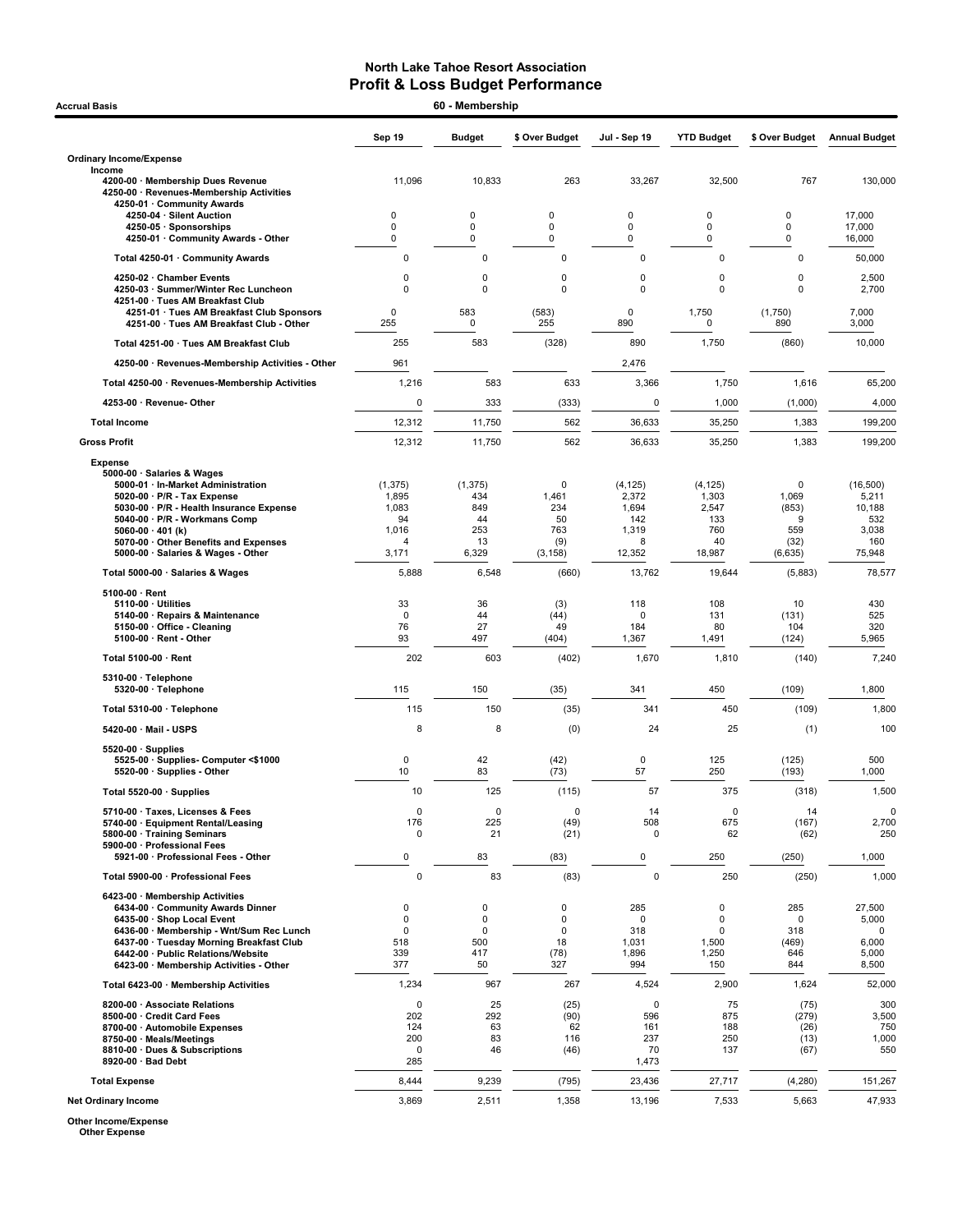| <b>Accrual Basis</b>       |         | 60 - Membership |                |              |                   |                |                      |
|----------------------------|---------|-----------------|----------------|--------------|-------------------|----------------|----------------------|
|                            | Sep 19  | <b>Budget</b>   | \$ Over Budget | Jul - Sep 19 | <b>YTD Budget</b> | \$ Over Budget | <b>Annual Budget</b> |
| 8990-00 · Allocated        | 2,030   | 2,590           | (560)          | 4,599        | 6,122             | (1,523)        | 26,107               |
| <b>Total Other Expense</b> | 2.030   | 2,590           | (560)          | 4.599        | 6,122             | (1,523)        | 26,107               |
| Net Other Income           | (2,030) | (2,590)         | 560            | (4, 599)     | (6, 122)          | 1,523          | (26, 107)            |
| Net Income                 | 1,838   | (79)            | 1,917          | 8,598        | 1,411             | 7,186          | 21,826               |